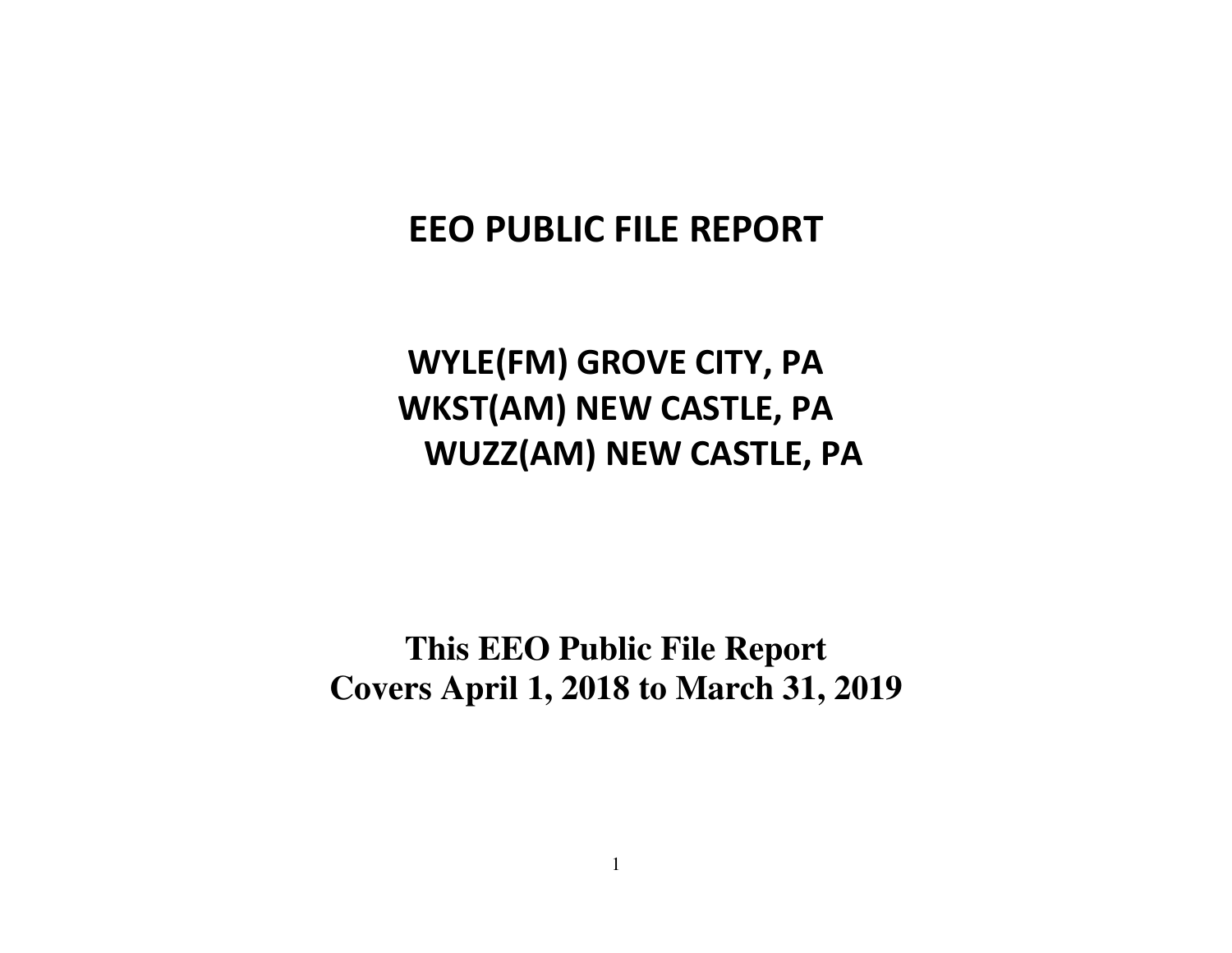This EEO Public File Report is filed in Stations WYLE(FM); WKST(AM); WJST(AM) changed call sign to WUZZ(AM) on 6/11/18; public inspection file pursuant to Section 73.2080(c)(6) of the Federal Communications Commission's ("FCC") rules.

During the one-year period ending on March 31, 2019, the station filled the following full-time vacancies:

 Sales Account Executives – 3 Sales Manager - 1

## **ACTIVITY TO REPORT THIS PERIOD**

The station interviewed a total 15 people for all full-time vacancies during the period covered in this report.

## **RECRUITMENT SOURCES USED**

Attachment A contains the following information for the full-time vacancies:

- $\bullet$ The recruitment source(s) used to fill each vacancy;
- •The recruitment source that referred the hiree for each full-time vacancy;
- •The total number of persons interviewed for each full-time vacancy; and
- •The total number of interviewees referred by each recruitment source used in connection with the vacancies.

Attachment B contains a list and brief description of menu options activities undertaken pursuant to the FCC's EEO rules during the time period covered by this report.

 Attachment B contains a list and brief description of menu options activities undertaken pursuant to the FCC's EEO rules during the time period covered by this report.

Employment Unit Address: 219 Savannah Gardner Road, New Castle PA 16101

If your organization would like to be contacted regarding future vacancies, please contact:

Jill Hamilton Business Manager - EEO Officer for *Forever Media, Inc. Meadville / Franklin / Titusville / New Castle Stations* 900 Water Street, Downtown Mall **Phone: 814-724-1111** Meadville PA 16335 jhamilton@forevermediainc.com Fax: 814-333-9628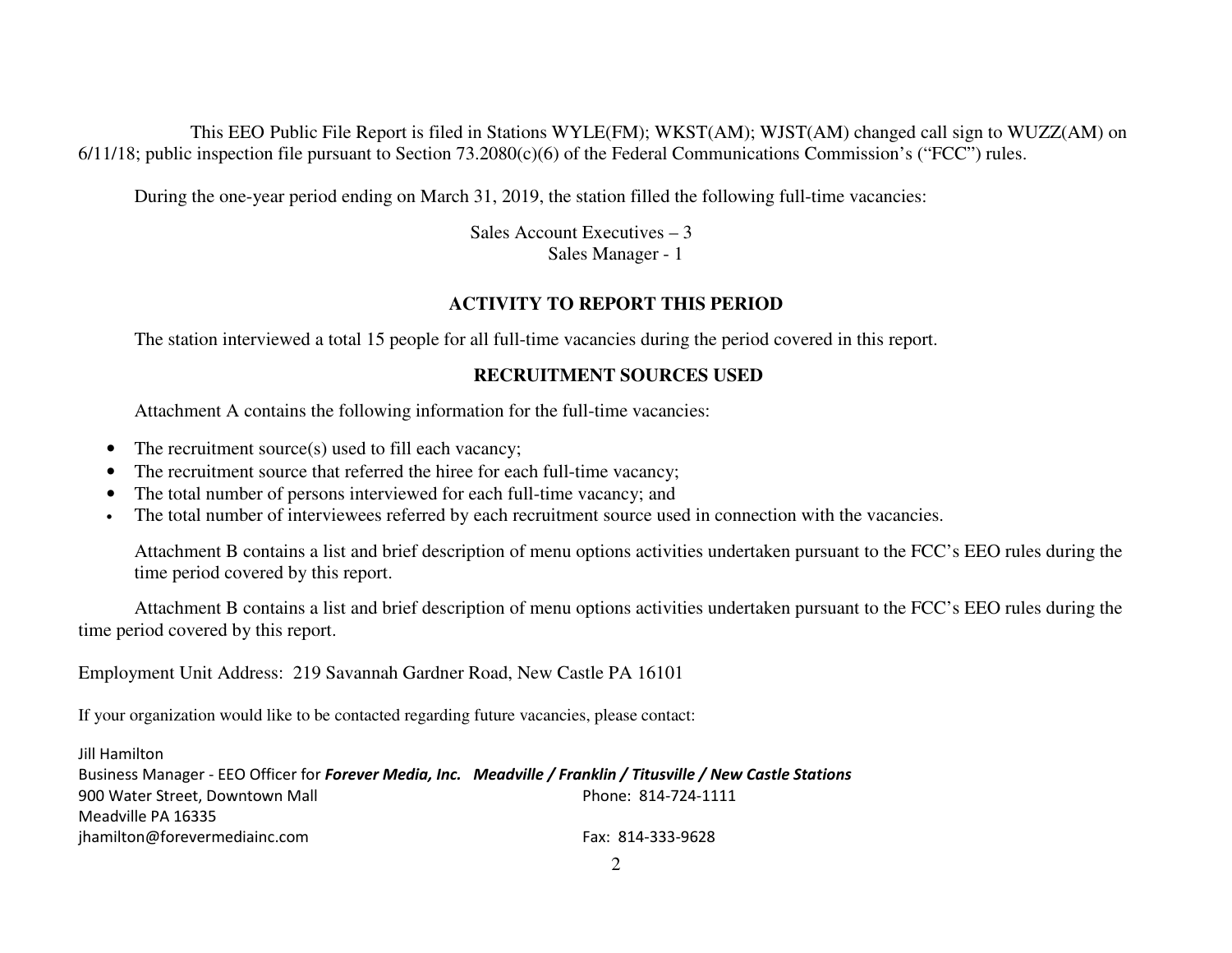# ATTACHMENT A **FULL-TIME VACANCY EEO INFORMATION**

**Forever Media, Inc. is an equal opportunity employer and does not discriminate in the hiring, training or promotion of employees by reason of race, color, religion, sex, or national origin. We engage in a continuing effort to seek out prospective applicants for employment. We contacted agencies in the area of the station to solicit for full-time open positions of employment. The attachment exemplifies those agencies contacted. Those, which requested tobe contacted, are so noted. We have found these agencies to be suppliers of possible employment candidates in our continuing outreach program to achieve dissemination of information to a broad section of the community.** 

| <b>Recruitment Sources</b>                          | <b>Contact Person</b>         | <b>Email / Web Address</b>    | <b>Address</b>                         | City, State, Zip           | <b>Phone/FAX</b> | <b>Did Source</b><br><b>Request</b><br>Notify? | How many<br><b>Referrals</b><br>from this<br>source |
|-----------------------------------------------------|-------------------------------|-------------------------------|----------------------------------------|----------------------------|------------------|------------------------------------------------|-----------------------------------------------------|
| Forever Media Website<br>www.forevernorthwestpa.com | Jill Hamilton                 | ihamilton@forevermediainc.com | 900 Watertown Street,<br>Downtown Mall | Meadville, PA 16335        | 814-724-1111     | No                                             | 1                                                   |
| Pennsylvania Association of<br><b>Broadcasters</b>  | Gail Ponti                    | gponti@pab.com                | 208 North 3rd Street<br>Suite 105      | Harrisburg, PA 17101       | 717-482-4820     | <b>No</b>                                      | $\Omega$                                            |
| <b>PA Careerlink</b>                                | On-line                       | www.cwds.state.pa.us          | 260 Chestnut St.                       | Meadville PA 16335         | 814-337-5574     | <b>No</b>                                      | $\Omega$                                            |
| Pittsburgh Veteran Center                           | Director of Job<br>Placement  | www.vetcenter.va.org          | 2500 Baldwick Rd.                      | Pittsburgh PA 15205        | 412-920-1765     | No                                             | $\Omega$                                            |
| Troy A. Wood Human Service<br>Complex               | Director of Job<br>Placement  | www.co.venango.pa.us          | 1 Dale Ave.                            | Franklin PA 16323          | 814-432-9551     | No.                                            | $\Omega$                                            |
| Ohio/Illinois Centers for<br>Broadcasting           | Gary James                    | www.beonair.com               | 9885 Rockside Road, Ste<br>#160        | Valley View OH 44125       | 216-503-5900     | <b>No</b>                                      | 0                                                   |
| Westminster College                                 | Katy Demedal                  | demedal@westminster.edu       | 319 S. Market Street                   | New Wilmington PA<br>16142 | 724-946-6338     | No                                             | $\Omega$                                            |
| Allegheny College                                   | Office of Career<br>Education | www.allegheny.edu             | 520 N. Main Street                     | Meadville, PA 16335        | 814-333-3100     | No                                             | $\Omega$                                            |
| All Access                                          | On-Line                       | www.allaccess.com             | HWY C30324955<br>PACIFIC COAST         | MALIBU, CA<br>90265        | 310-457-6616     | No                                             | $\Omega$                                            |
| Internal Posting-Meadville, PA                      | Jim Shields                   | jshields@forevermediainc.com  | 900 Water St.,<br>Downtown Mall        | Meadville PA 16335         | 814-724-1111     | No                                             | $\Omega$                                            |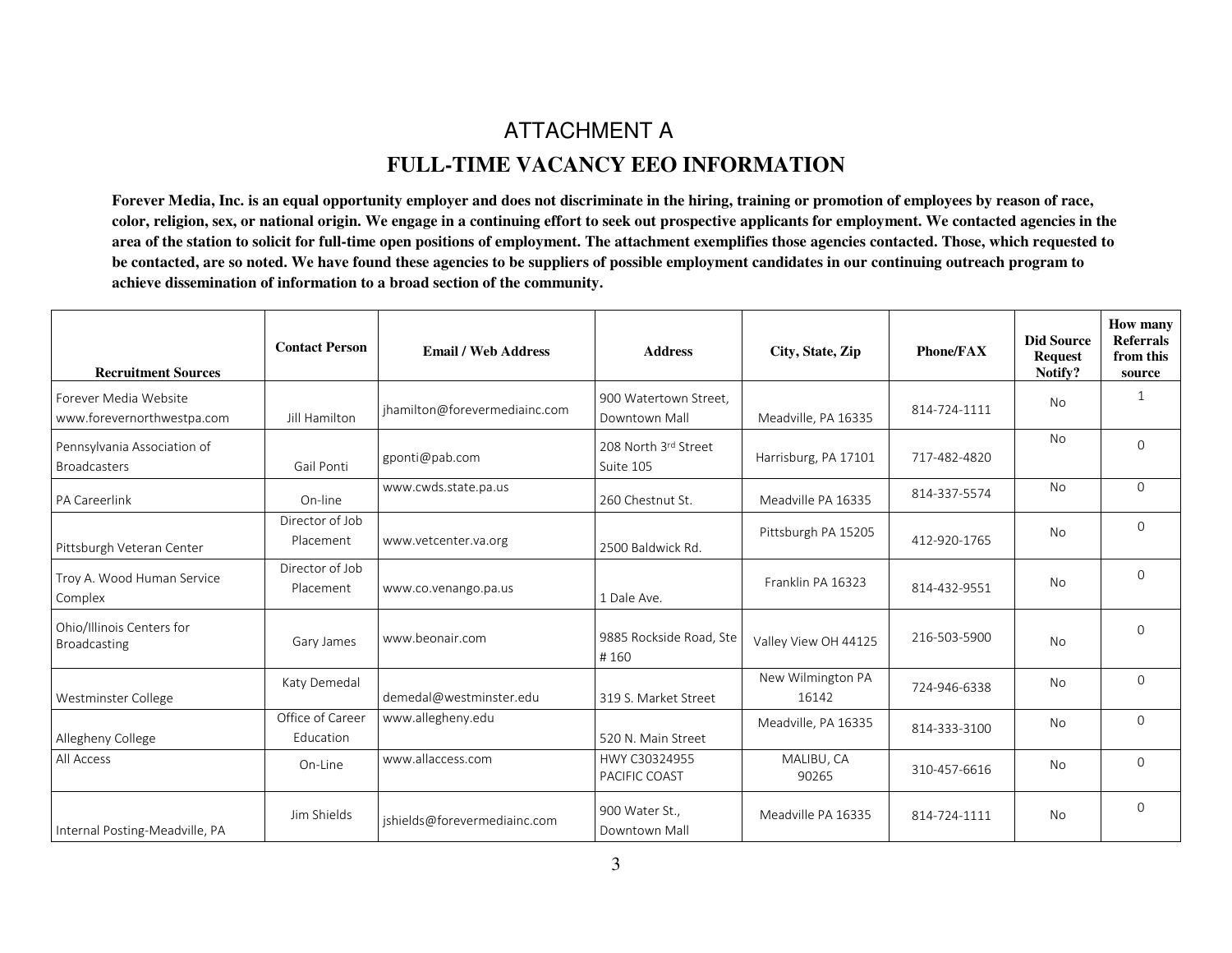| Internal Posting-Franklin, PA      | Mary Rutherford     | mrutherford@forevermediainc.com | 1243 Liberty Street,<br>Suite 501  | Franklin PA 16323      | 814-432-2188 | No        | $\Omega$     |
|------------------------------------|---------------------|---------------------------------|------------------------------------|------------------------|--------------|-----------|--------------|
| Internal Posting-New Castle, PA    | John Thomas         | jthomas@forevermediainc.com     | 219 Savannah Gardner<br>Rd.        | New Castle PA 16101    | 814-654-5502 | <b>No</b> | $\Omega$     |
| Internal Posting-Johnstown, PA     | Shelly Lovenduski   | slovenduski@forevermediainc.com | 109 Plaza Drive, Ste #2            | Johnstown PA 15905     | 814-255-4186 | No        | $\Omega$     |
| Internal Posting-Hollidaysburg, PA | <b>Jody Downing</b> | jdowning@forevermediainc.com    | One Forever Drive                  | Hollidaysburg PA 16648 | 814-941-4800 | No        | $\mathbf{0}$ |
| Internal Posting-State College, PA | Scott Cohagan       | scohagan@forevermediainc.com    | 2551 Park Center Blvd              | State College PA 16803 | 814-237-9800 | No        | 0            |
| Internal Posting-Cumberland, MD    | Jeanie McLaughlin   | jmclaughlin@forevermediainc.com | 350 Byrd Ave.                      | Cumberland MD 21502    | 301-722-6666 | No        | $\Omega$     |
| Internal Posting-York, PA          | Tammy Signor        | tsignor@forevermediainc.com     | 275 Radio Road                     | York PA 17331          | 717-630-0479 | No        | $\Omega$     |
| Internal Posting-Pittsburgh, PA    | Dottie McCartney    | dmccartney@forevermediainc.com  | 2 Robinson Plaza, Ste<br>410       | Pittsburgh PA 15205    | 412-275-3393 | No        | $\Omega$     |
| Indeed.com                         | On-line             | www.indeed.com                  | 177 Broad Street, 6th Fl           | Stamford CT 06901      | 888-746-9333 | No        | 9            |
| Referrals                          | Jim Shields         | jshields@forevermediainc.com    | 900 Water Street,<br>Downtown Mall | Meadville PA 16335     | 814-724-1111 | <b>No</b> | 4            |
| Walk-Ins                           | Jim Shields         | jshields@forevermediainc.com    | 900 Water Street.<br>Downtown Mall | Meadville PA 16335     | 814-724-1111 | No        | $\Omega$     |

| Center for Employment<br>Opportunities            | N/A            | www.ceoworks.org       | 100 Ross Street #416            | Pittsburgh PA 15219 | 412-444-1025 | <b>No</b> |  |
|---------------------------------------------------|----------------|------------------------|---------------------------------|---------------------|--------------|-----------|--|
| Hispanic American Council                         | N/A            | mcrc@mcrcerie.org      | 554 E. 10 <sup>th</sup> Street  | Erie PA 16503       | 814-455-0212 | <b>No</b> |  |
| Senior Employment Center                          | N/A            | www.matureservices.org | 4495 Market Street,<br>Ste. 300 | Boardman OH 44512   | 330-782-0978 | No        |  |
| <b>Greater Erie Community Action</b><br>Committee | Danny J. Jones | www.gecac.org          | 18 West 9th Street              | Erie PA 16501       | 814-459-4581 | No        |  |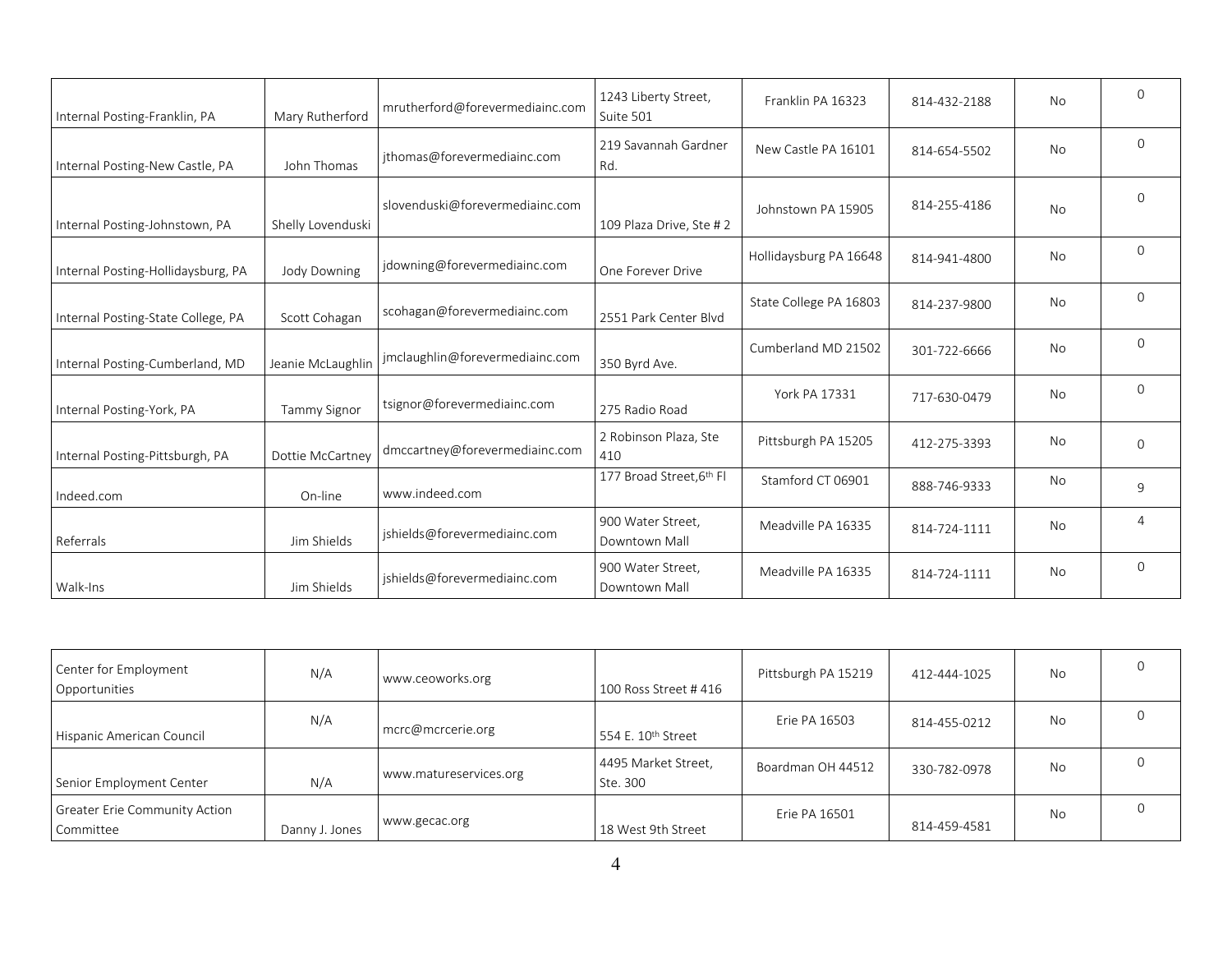| Veteran's Outreach & Assistance                                           | Don Reeve                | www.veteransoutreachcenter.org | 1222 French Street #<br>100        | Erie PA 16501        | 814-453-5719 | No        | $\mathbf{0}$   |
|---------------------------------------------------------------------------|--------------------------|--------------------------------|------------------------------------|----------------------|--------------|-----------|----------------|
| Thiel College                                                             | Student Job<br>Placement | www.thiel.edu                  | 75 College Ave.                    | Greenville PA 16125  | 724-589-2000 | No        | $\Omega$       |
| Lawrence County Community<br>Action Partnership                           | Thomas Scott             | www.lccap.org                  | 241 W. Grant Street                | New Castle PA 16101  | 724-658-7258 | <b>No</b> | $\overline{0}$ |
| Internal Posting-Bridgeville, PA                                          | Joyce Nicholson          | jnicholson@forevermediainc.com | 1370 Washington Pike               | Bridgeville PA 15017 | 412-221-1629 | No        | $\Omega$       |
| Internal Posting-Brownsville, PA                                          | Joyce Nicholson          | jnicholson@forevermediainc.com | 123 Blaine Rd.                     | Brownsville PA 15417 | 724-938-2000 | No        | $\Omega$       |
| Internal Posting-Easton, MD                                               | Lynn Moore               | Imoore@forevermediainc.com     | 306 Port Street                    | Easton MD 21601      | 410-822-3301 | No        | $\overline{0}$ |
| Internal Posting-Bellaire, OH                                             | Annie Howell             | ahowell@forevermediainc.com    | 56325 High Ridge Road              | Bellaire OH 43906    | 740-676-5661 | No        | $\Omega$       |
| Exploreclarion.com                                                        | On-line                  | info@exploreclarion.com        | N/A                                | N/A                  | 814-918-2003 | No        | $\overline{0}$ |
| Explorevenango.com                                                        | On-line                  | www.explorevenango.com         | N/A                                | N/A                  | 814-676-8521 | No        | $\Omega$       |
| Explorejeffersonpa.com                                                    | On-line                  | www.explorejeffersonpa.com     | N/A                                | N/A                  | 740-282-6226 | No        | $\Omega$       |
| Franklin Area Chamber                                                     | Jodi                     | jodi@franklinareachamber.org   | 1237 Liberty Street                | Franklin PA 16323    | 814-432-5843 | No        | $\overline{0}$ |
| Meadville Area Chamber                                                    | On-line                  | www.meadvillechamber.com       | 908 Diamond Park                   | Meadville PA 16335   | 814-337-8030 | No        | $\Omega$       |
| Radio Advertising (Forever Media,<br>Inc.)***WYLE-FM; WKST-AM;<br>WUZZ-AM | Jim Shields              | jshields@forevermediainc.com   | 900 Water Street,<br>Downtown Mall | Meadville PA 16335   | 814-724-1111 | No        | $\mathbf{1}$   |
| Opportunities Unlimited of Erie                                           | N/A                      | www.stairwaysbh.org            | 2185 8th Street                    | Erie PA 16505        | 814-878-2070 | No        | $\Omega$       |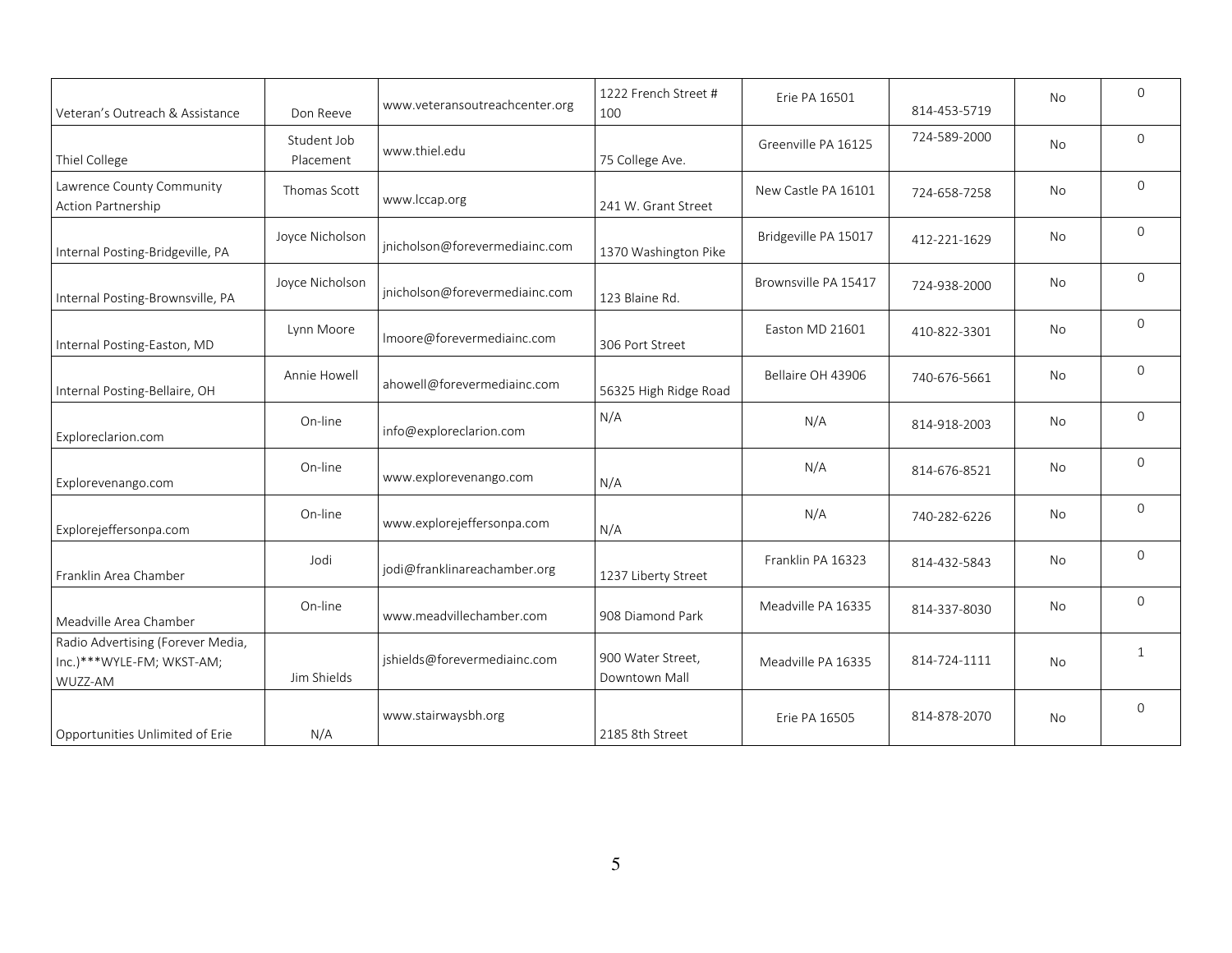| <b>Job Title of Vacancy: Sales Account Executive</b> |                         | <b>Recruitment Source That</b><br><b>Referred the Hiree:</b> | Indeed.com |
|------------------------------------------------------|-------------------------|--------------------------------------------------------------|------------|
| Date Vacancy Opened: October 1, 2018                 |                         | <b>Total Number Hired:</b>                                   |            |
|                                                      |                         | <b>Total Number of Persons</b><br>Interviewed for the        |            |
| <b>Date Vacancy Filled:</b>                          | <b>December 3, 2018</b> | <b>Vacancy:</b>                                              |            |

| <b>Recruitment Sources</b>                          | <b>Contact Person</b>         | <b>Email / Web Address</b>    | <b>Address</b>                         | City, State, Zip           | <b>Phone/FAX</b> | <b>Did Source</b><br><b>Request</b><br>Notify? | <b>How many</b><br><b>Referrals</b><br>from this<br>source |
|-----------------------------------------------------|-------------------------------|-------------------------------|----------------------------------------|----------------------------|------------------|------------------------------------------------|------------------------------------------------------------|
| Forever Media Website<br>www.forevernorthwestpa.com | Jill Hamilton                 | jhamilton@forevermediainc.com | 900 Watertown Street,<br>Downtown Mall | Meadville, PA 16335        | 814-724-1111     | No                                             | $\Omega$                                                   |
| Pennsylvania Association of<br><b>Broadcasters</b>  | Gail Ponti                    | gponti@pab.com                | 208 North 3rd Street<br>Suite 105      | Harrisburg, PA 17101       | 717-482-4820     | No.                                            | $\Omega$                                                   |
| PA Careerlink                                       | On-line                       | www.cwds.state.pa.us          | 260 Chestnut St.                       | Meadville PA 16335         | 814-337-5574     | No                                             | $\Omega$                                                   |
| Pittsburgh Veteran Center                           | Director of Job<br>Placement  | www.vetcenter.va.org          | 2500 Baldwick Rd.                      | Pittsburgh PA 15205        | 412-920-1765     | No                                             | $\Omega$                                                   |
| Troy A. Wood Human Service<br>Complex               | Director of Job<br>Placement  | www.co.venango.pa.us          | 1 Dale Ave.                            | Franklin PA 16323          | 814-432-9551     | No                                             | $\Omega$                                                   |
| Ohio/Illinois Centers for<br><b>Broadcasting</b>    | Gary James                    | www.beonair.com               | 9885 Rockside Road, Ste<br>#160        | Valley View OH 44125       | 216-503-5900     | No                                             | $\Omega$                                                   |
| Westminster College                                 | Katy Demedal                  | demedal@westminster.edu       | 319 S. Market Street                   | New Wilmington PA<br>16142 | 724-946-6338     | <b>No</b>                                      | $\Omega$                                                   |
| Allegheny College                                   | Office of Career<br>Education | www.allegheny.edu             | 520 N. Main Street                     | Meadville, PA 16335        | 814-333-3100     | No                                             | $\Omega$                                                   |
| All Access                                          | On-Line                       | www.allaccess.com             | HWY C30324955<br>PACIFIC COAST         | MALIBU, CA<br>90265        | 310-457-6616     | No                                             | 0                                                          |
| Internal Posting-Meadville, PA                      | Jim Shields                   | jshields@forevermediainc.com  | 900 Water St.,<br>Downtown Mall        | Meadville PA 16335         | 814-724-1111     | No.                                            | $\Omega$                                                   |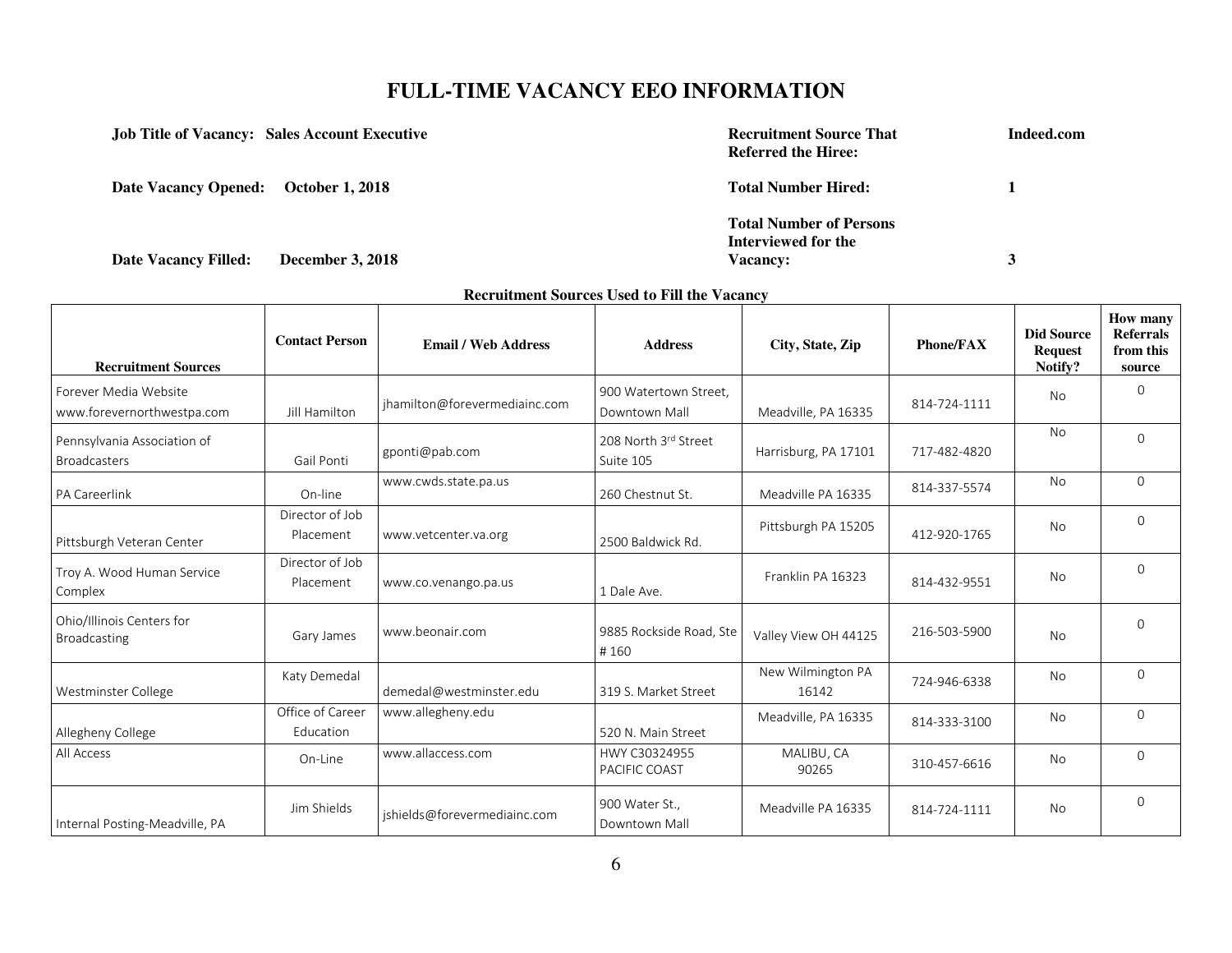| Internal Posting-Franklin, PA      | Mary Rutherford     | mrutherford@forevermediainc.com | 1243 Liberty Street,<br>Suite 501  | Franklin PA 16323      | 814-432-2188 | No  | $\Omega$       |
|------------------------------------|---------------------|---------------------------------|------------------------------------|------------------------|--------------|-----|----------------|
| Internal Posting-New Castle, PA    | John Thomas         | jthomas@forevermediainc.com     | 219 Savannah Gardner<br>Rd.        | New Castle PA 16101    | 814-654-5502 | No  | $\Omega$       |
| Internal Posting-Johnstown, PA     | Shelly Lovenduski   | slovenduski@forevermediainc.com | 109 Plaza Drive, Ste #2            | Johnstown PA 15905     | 814-255-4186 | No  | $\Omega$       |
| Internal Posting-Hollidaysburg, PA | Jody Downing        | jdowning@forevermediainc.com    | One Forever Drive                  | Hollidaysburg PA 16648 | 814-941-4800 | No. | $\Omega$       |
| Internal Posting-State College, PA | Scott Cohagan       | scohagan@forevermediainc.com    | 2551 Park Center Blvd              | State College PA 16803 | 814-237-9800 | No  | $\mathbf{0}$   |
| Internal Posting-Cumberland, MD    | Jeanie McLaughlin   | jmclaughlin@forevermediainc.com | 350 Byrd Ave.                      | Cumberland MD 21502    | 301-722-6666 | No  | $\mathbf 0$    |
| Internal Posting-York, PA          | <b>Tammy Signor</b> | tsignor@forevermediainc.com     | 275 Radio Road                     | <b>York PA 17331</b>   | 717-630-0479 | No  | $\Omega$       |
| Internal Posting-Pittsburgh, PA    | Dottie McCartney    | dmccartney@forevermediainc.com  | 2 Robinson Plaza, Ste<br>410       | Pittsburgh PA 15205    | 412-275-3393 | No  | $\Omega$       |
| Indeed.com                         | On-line             | www.indeed.com                  | 177 Broad Street, 6th Fl           | Stamford CT 06901      | 888-746-9333 | No  | 3              |
| Referrals                          | Jim Shields         | jshields@forevermediainc.com    | 900 Water Street,<br>Downtown Mall | Meadville PA 16335     | 814-724-1111 | No  | $\overline{0}$ |
| Walk-Ins                           | Jim Shields         | jshields@forevermediainc.com    | 900 Water Street.<br>Downtown Mall | Meadville PA 16335     | 814-724-1111 | No  | $\Omega$       |

| Greater Erie Community Action<br>Committee             | Danny J. Jones           | www.gecac.org                  | 18 West 9th Street          | Erie PA 16501       | 814-459-4581 | No |  |
|--------------------------------------------------------|--------------------------|--------------------------------|-----------------------------|---------------------|--------------|----|--|
| Veteran's Outreach & Assistance                        | Don Reeve                | www.veteransoutreachcenter.org | 1222 French Street #<br>100 | Erie PA 16501       | 814-453-5719 | No |  |
| Thiel College                                          | Student Job<br>Placement | www.thiel.edu                  | 75 College Ave.             | Greenville PA 16125 | 724-589-2000 | No |  |
| Lawrence County Community<br><b>Action Partnership</b> | Thomas Scott             | www.lccap.org                  | 241 W. Grant Street         | New Castle PA 16101 | 724-658-7258 | No |  |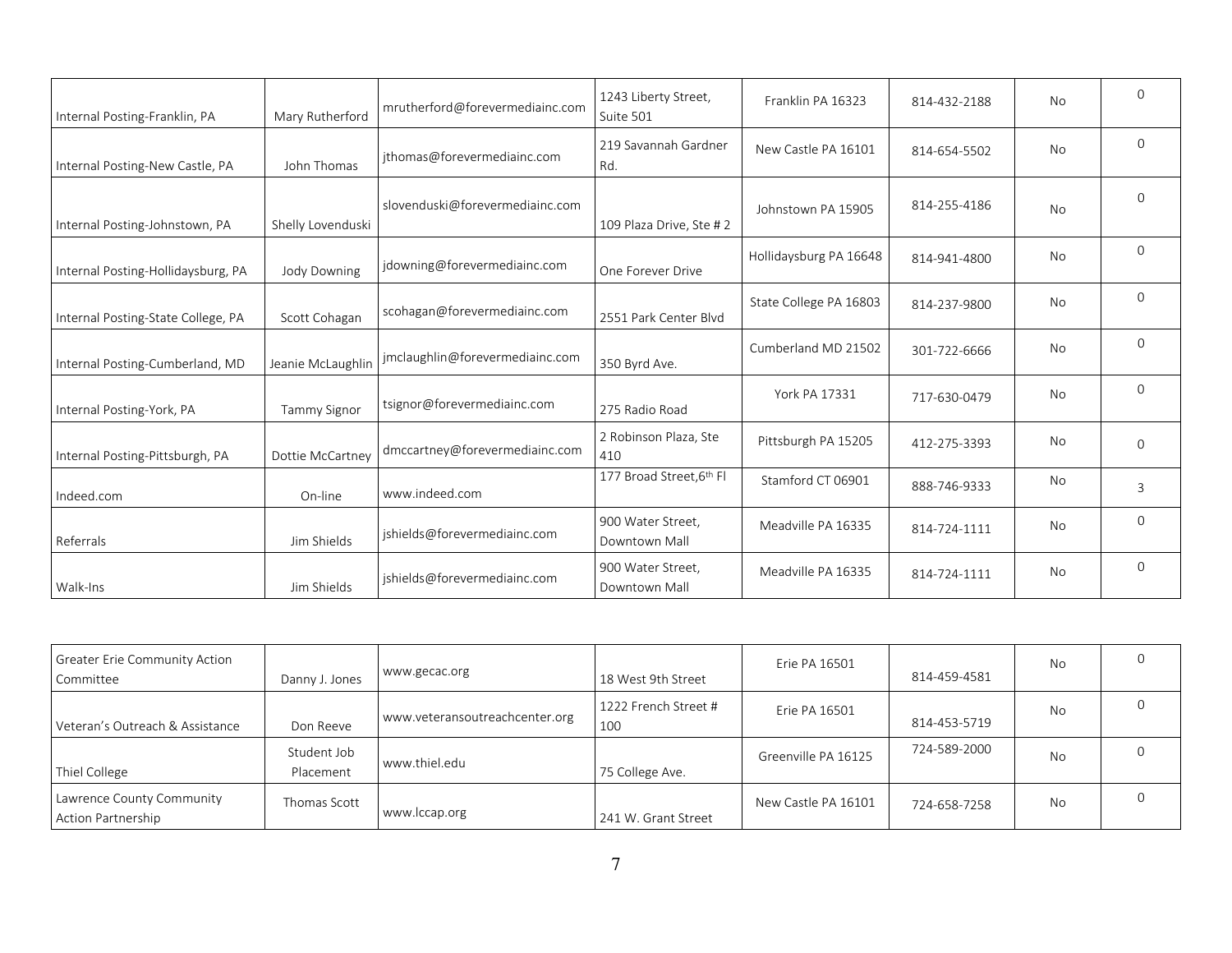| Internal Posting-Bridgeville, PA | Jovce Nicholson | jnicholson@forevermediainc.com | 1370 Washington Pike  | Bridgeville PA 15017 | 412-221-1629 | No | 0 |
|----------------------------------|-----------------|--------------------------------|-----------------------|----------------------|--------------|----|---|
| Internal Posting-Bellaire, OH    | Annie Howell    | ahowell@forevermediainc.com    | 56325 High Ridge Road | Bellaire OH 43906    | 740-676-5661 | No |   |
| Exploreclarion.com               | On-line         | info@exploreclarion.com        | N/A                   | N/A                  | 814-918-2003 | No |   |
| Explorevenango.com               | On-line         | www.explorevenango.com         | N/A                   | N/A                  | 814-676-8521 | No |   |
| Explorejeffersonpa.com           | On-line         | www.explorejeffersonpa.com     | N/A                   | N/A                  | 740-282-6226 | No |   |
| Franklin Area Chamber            | Jodi            | jodi@franklinareachamber.org   | 1237 Liberty Street   | Franklin PA 16323    | 814-432-5843 | No |   |
| Meadville Area Chamber           | On-line         | www.meadvillechamber.com       | 908 Diamond Park      | Meadville PA 16335   | 814-337-8030 | No |   |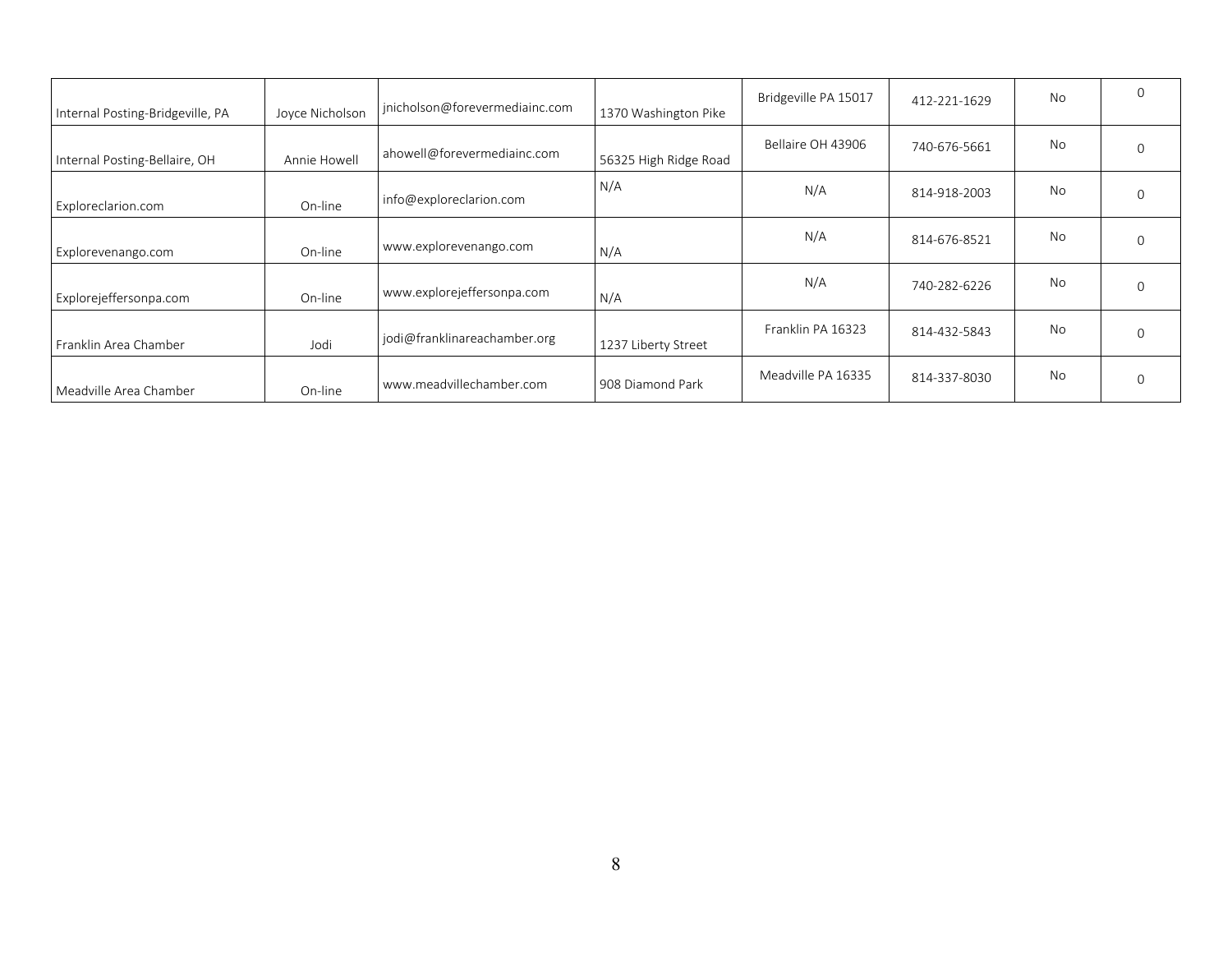| <b>Job Title of Vacancy: Sales Account Executive</b> | <b>Recruitment Source That</b><br><b>Referred the Hiree:</b> | www.forevernorthwestpa.com |
|------------------------------------------------------|--------------------------------------------------------------|----------------------------|
| Date Vacancy Opened: October 2, 2017                 | <b>Total Number Hired:</b>                                   |                            |
|                                                      | <b>Total Number of Persons</b><br>Interviewed for the        |                            |
| <b>Date Vacancy Filled:</b><br>May 14, 2018          | <b>Vacancy:</b>                                              | 4                          |

| Forever Media Website<br>www.forevernorthwestpa.com | Jill Hamilton                 | jhamilton@forevermediainc.com | 900 Watertown Street.<br>Downtown Mall | Meadville, PA 16335        | 814-724-1111 | <b>No</b>      |             |
|-----------------------------------------------------|-------------------------------|-------------------------------|----------------------------------------|----------------------------|--------------|----------------|-------------|
| Pennsylvania Association of<br><b>Broadcasters</b>  | Gail Ponti                    | gponti@pab.com                | 208 North 3rd Street<br>Suite 105      | Harrisburg, PA 17101       | 717-482-4820 | <b>No</b>      | $\Omega$    |
| PA Careerlink                                       | On-line                       | www.cwds.state.pa.us          | 260 Chestnut St.                       | Meadville PA 16335         | 814-337-5574 | <b>No</b>      | $\Omega$    |
| Pittsburgh Veteran Center                           | Director of Job<br>Placement  | www.vetcenter.va.org          | 2500 Baldwick Rd.                      | Pittsburgh PA 15205        | 412-920-1765 | <b>No</b>      | $\Omega$    |
| Troy A. Wood Human Service<br>Complex               | Director of Job<br>Placement  | www.co.venango.pa.us          | 1 Dale Ave.                            | Franklin PA 16323          | 814-432-9551 | N <sub>o</sub> | $\Omega$    |
| Ohio/Illinois Centers for<br><b>Broadcasting</b>    | Gary James                    | www.beonair.com               | 9885 Rockside Road, Ste<br>#160        | Valley View OH 44125       | 216-503-5900 | <b>No</b>      | $\Omega$    |
| Westminster College                                 | Katy Demedal                  | demedal@westminster.edu       | 319 S. Market Street                   | New Wilmington PA<br>16142 | 724-946-6338 | <b>No</b>      | $\Omega$    |
| Allegheny College                                   | Office of Career<br>Education | www.allegheny.edu             | 520 N. Main Street                     | Meadville PA 16335         | 814-333-3100 | <b>No</b>      | $\Omega$    |
| All Access                                          | On-Line                       | www.allaccess.com             | HWY C30324955<br>PACIFIC COAST         | MALIBU, CA<br>90265        | 310-457-6616 | <b>No</b>      | $\Omega$    |
| Internal Posting-Meadville, PA                      | Jim Shields                   | jshields@forevermediainc.com  | 900 Water St.,<br>Downtown Mall        | Meadville PA 16335         | 814-724-1111 | No             | $\mathbf 0$ |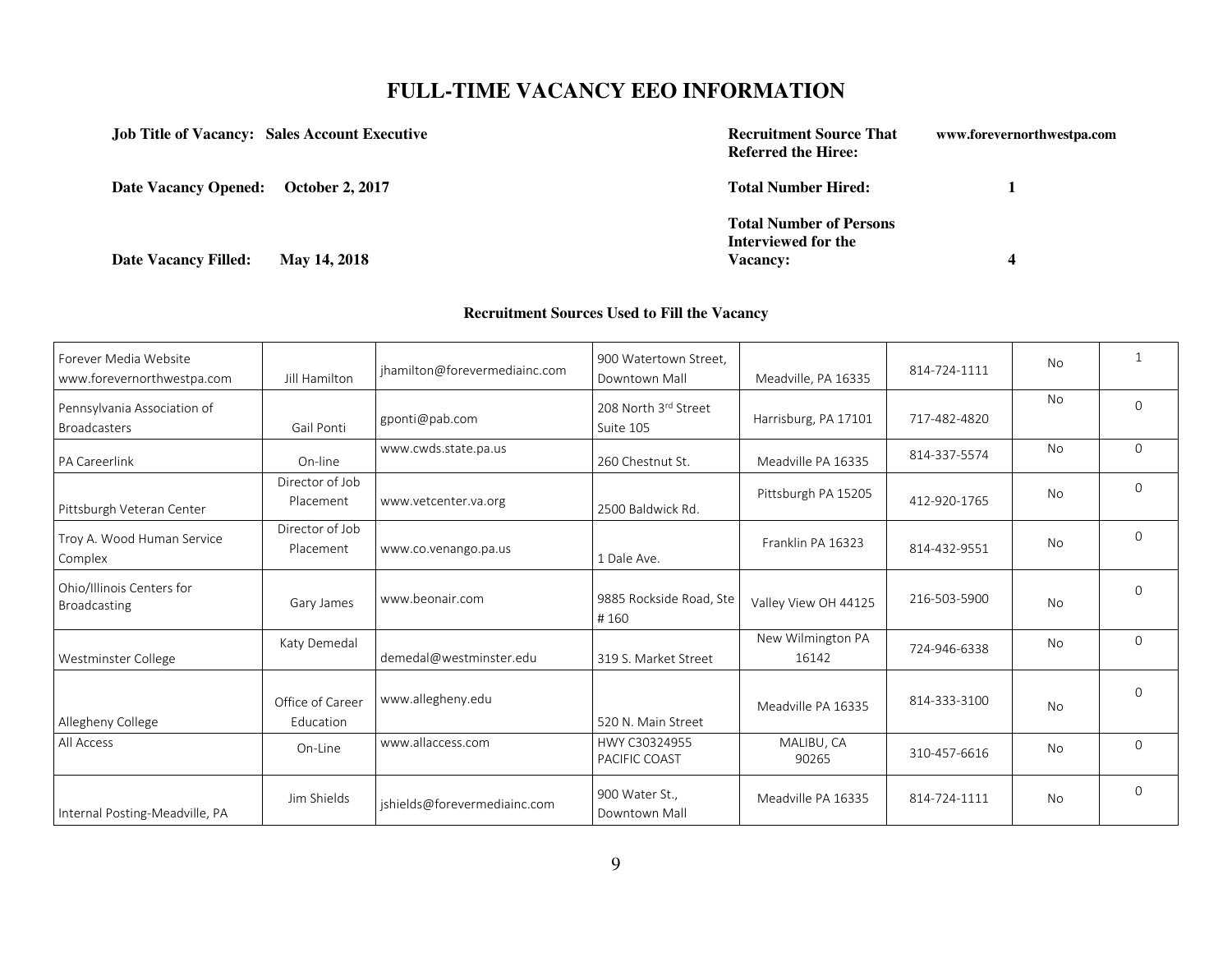| Internal Posting-Franklin, PA      | Mary Rutherford     | mrutherford@forevermediainc.com | 1243 Liberty Street,<br>Suite 501  | Franklin PA 16323      | 814-432-2188 | <b>No</b> | $\Omega$ |
|------------------------------------|---------------------|---------------------------------|------------------------------------|------------------------|--------------|-----------|----------|
| Internal Posting-New Castle, PA    | John Thomas         | jthomas@forevermediainc.com     | 219 Savannah Gardner<br>Rd.        | New Castle PA 16101    | 814-654-5502 | No        | $\Omega$ |
| Internal Posting-Johnstown, PA     | Shelly Lovenduski   | slovenduski@forevermediainc.com | 109 Plaza Drive, Ste #2            | Johnstown PA 15905     | 814-255-4186 | <b>No</b> | $\Omega$ |
| Internal Posting-Hollidaysburg, PA | Jody Downing        | jdowning@forevermediainc.com    | One Forever Drive                  | Hollidaysburg PA 16648 | 814-941-4800 | <b>No</b> | $\Omega$ |
| Internal Posting-State College, PA | Scott Cohagan       | scohagan@forevermediainc.com    | 2551 Park Center Blvd              | State College PA 16803 | 814-237-9800 | <b>No</b> | $\Omega$ |
| Internal Posting-Cumberland, MD    | Jeanie McLaughlin   | jmclaughlin@forevermediainc.com | 350 Byrd Ave.                      | Cumberland MD 21502    | 301-722-6666 | <b>No</b> | $\Omega$ |
| Internal Posting-York, PA          | <b>Tammy Signor</b> | tsignor@forevermediainc.com     | 275 Radio Road                     | York PA 17331          | 717-630-0479 | <b>No</b> | $\Omega$ |
| Internal Posting-Pittsburgh, PA    | Dottie McCartney    | dmccartney@forevermediainc.com  | 2 Robinson Plaza, Ste<br>410       | Pittsburgh PA 15205    | 412-275-3393 | No        | $\Omega$ |
| Indeed.com                         | On-line             | www.indeed.com                  | 177 Broad Street, 6th Fl           | Stamford CT 06901      | 888-746-9333 | <b>No</b> | $\Omega$ |
| Referrals                          | Jim Shields         | jshields@forevermediainc.com    | 900 Water Street,<br>Downtown Mall | Meadville PA 16335     | 814-724-1111 | No        | 2        |
| Walk-Ins                           | Jim Shields         | jshields@forevermediainc.com    | 900 Water Street,<br>Downtown Mall | Meadville PA 16335     | 814-724-1111 | No        | $\Omega$ |

| Greater Erie Community Action<br>Committee             | Danny J. Jones           | www.gecac.org                  | 18 West 9th Street          | Erie PA 16501       | 814-459-4581 | No        |  |
|--------------------------------------------------------|--------------------------|--------------------------------|-----------------------------|---------------------|--------------|-----------|--|
| Veteran's Outreach & Assistance                        | Don Reeve                | www.veteransoutreachcenter.org | 1222 French Street #<br>100 | Erie PA 16501       | 814-453-5719 | No        |  |
| Thiel College                                          | Student Job<br>Placement | www.thiel.edu                  | 75 College Ave.             | Greenville PA 16125 | 724-589-2000 | <b>No</b> |  |
| Lawrence County Community<br><b>Action Partnership</b> | Thomas Scott             | www.lccap.org                  | 1241 W. Grant Street        | New Castle PA 16101 | 724-658-7258 | No        |  |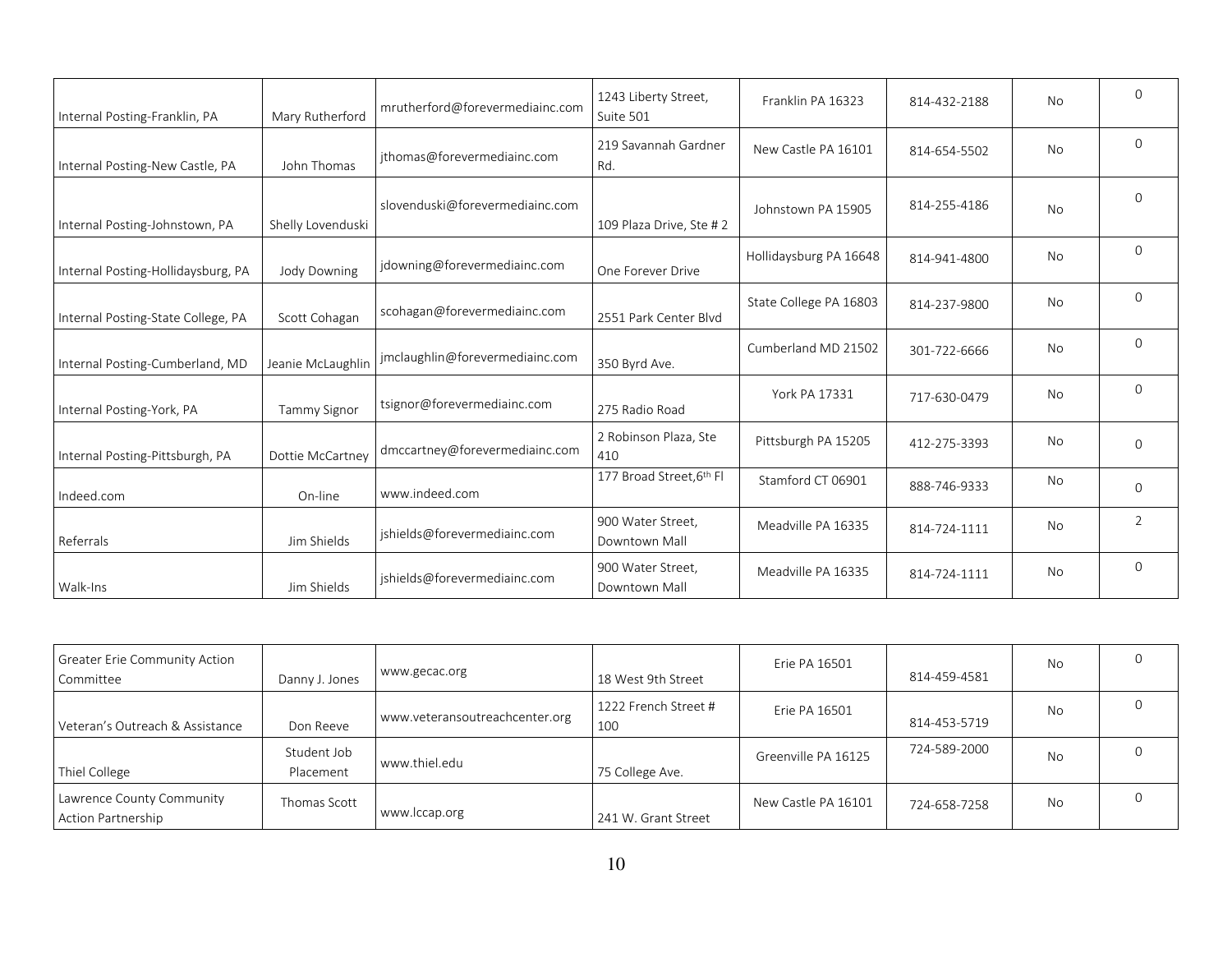| Exploreclarion.com                                                        | On-line     | info@exploreclarion.com      | N/A                                | N/A                | 814-918-2003 | <b>No</b> |  |
|---------------------------------------------------------------------------|-------------|------------------------------|------------------------------------|--------------------|--------------|-----------|--|
| Explorevenango.com                                                        | On-line     | www.explorevenango.com       | N/A                                | N/A                | 814-676-8521 | <b>No</b> |  |
| Explorejeffersonpa.com                                                    | On-line     | www.explorejeffersonpa.com   | N/A                                | N/A                | 740-282-6226 | <b>No</b> |  |
| Franklin Area Chamber                                                     | Jodi        | jodi@franklinareachamber.org | 1237 Liberty Street                | Franklin PA 16323  | 814-432-5843 | <b>No</b> |  |
| Meadville Area Chamber                                                    | On-line     | www.meadvillechamber.com     | 908 Diamond Park                   | Meadville PA 16335 | 814-337-8030 | <b>No</b> |  |
| Radio Advertising (Forever Media,<br>Inc.)***WYLE-FM; WKST-AM;<br>WUZZ-AM | Jim Shields | ishields@forevermediainc.com | 900 Water Street,<br>Downtown Mall | Meadville PA 16335 | 814-724-1111 | <b>No</b> |  |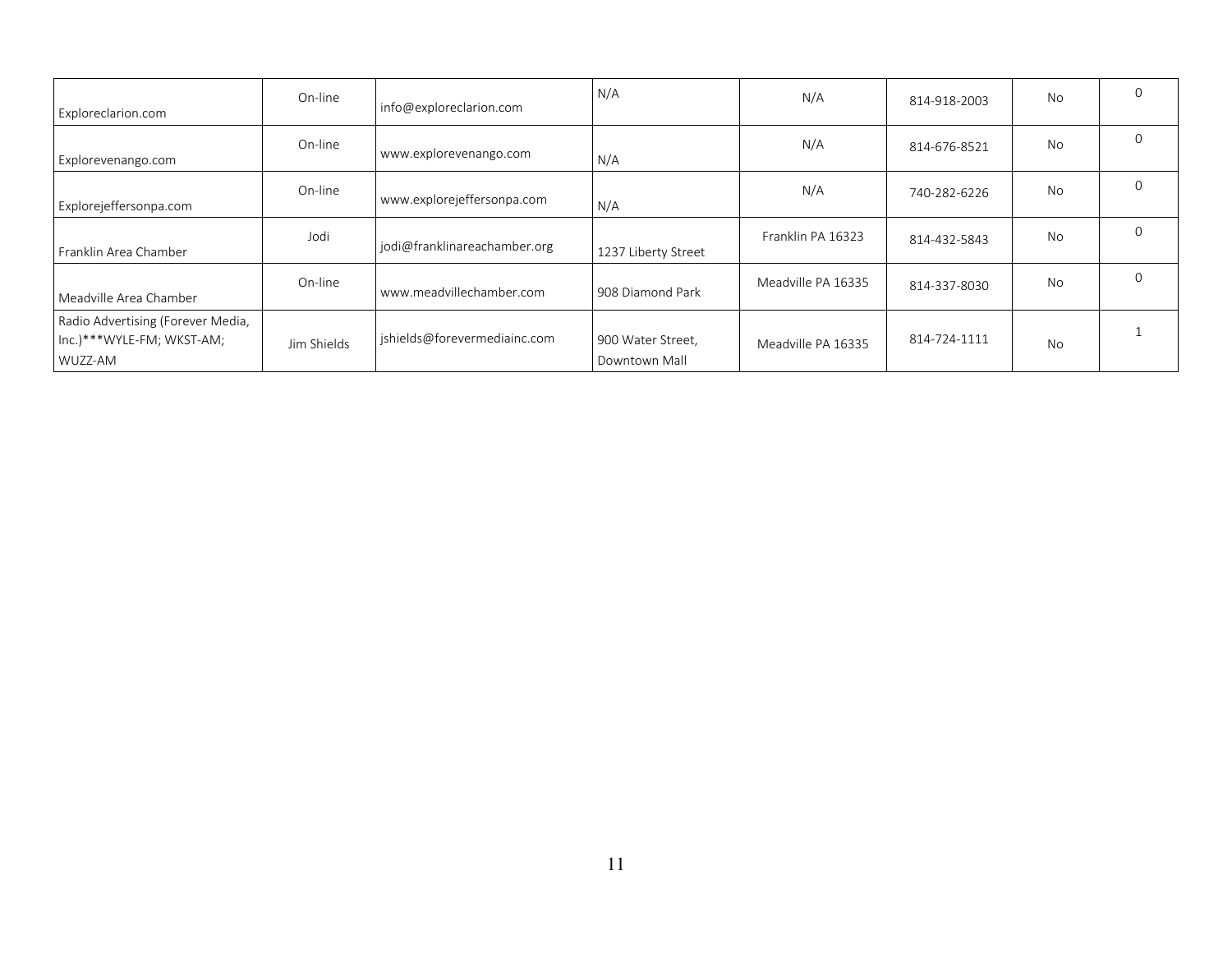| <b>Job Title of Vacancy: Sales Manager</b>             | <b>Recruitment Source That</b><br><b>Referred the Hiree:</b>      | Indeed.com |
|--------------------------------------------------------|-------------------------------------------------------------------|------------|
| <b>Date Vacancy Opened:</b><br><b>October 10, 2018</b> | <b>Total Number Hired:</b>                                        |            |
| <b>Date Vacancy Filled:</b><br><b>November 5, 2018</b> | <b>Total Number of Persons</b><br>Interviewed for the<br>Vacancy: | 4          |

 $\mathbf{r}$ 

| <b>Recruitment Sources</b>                          | <b>Contact Person</b>         | <b>Email / Web Address</b>    | <b>Address</b>                         | City, State, Zip           | <b>Phone/FAX</b> | <b>Did Source</b><br><b>Request</b><br>Notify? | How many<br><b>Referrals</b><br>from this<br>source |
|-----------------------------------------------------|-------------------------------|-------------------------------|----------------------------------------|----------------------------|------------------|------------------------------------------------|-----------------------------------------------------|
| Forever Media Website<br>www.forevernorthwestpa.com | Jill Hamilton                 | jhamilton@forevermediainc.com | 900 Watertown Street,<br>Downtown Mall | Meadville, PA 16335        | 814-724-1111     | No                                             | $\Omega$                                            |
| Pennsylvania Association of<br><b>Broadcasters</b>  | Gail Ponti                    | gponti@pab.com                | 208 North 3rd Street<br>Suite 105      | Harrisburg, PA 17101       | 717-482-4820     | <b>No</b>                                      | $\Omega$                                            |
| PA Careerlink                                       | On-line                       | www.cwds.state.pa.us          | 260 Chestnut St.                       | Meadville PA 16335         | 814-337-5574     | No                                             | $\Omega$                                            |
| Pittsburgh Veteran Center                           | Director of Job<br>Placement  | www.vetcenter.va.org          | 2500 Baldwick Rd.                      | Pittsburgh PA 15205        | 412-920-1765     | No                                             | $\Omega$                                            |
| Troy A. Wood Human Service<br>Complex               | Director of Job<br>Placement  | www.co.venango.pa.us          | 1 Dale Ave.                            | Franklin PA 16323          | 814-432-9551     | <b>No</b>                                      | $\Omega$                                            |
| Ohio/Illinois Centers for<br>Broadcasting           | Gary James                    | www.beonair.com               | 9885 Rockside Road, Ste<br>#160        | Valley View OH 44125       | 216-503-5900     | <b>No</b>                                      | $\Omega$                                            |
| Westminster College                                 | Katy Demedal                  | demedal@westminster.edu       | 319 S. Market Street                   | New Wilmington PA<br>16142 | 724-946-6338     | No                                             | $\Omega$                                            |
| Allegheny College                                   | Office of Career<br>Education | www.allegheny.edu             | 520 N. Main Street                     | Meadville, PA 16335        | 814-333-3100     | No                                             | $\Omega$                                            |
| All Access                                          | On-Line                       | www.allaccess.com             | HWY C30324955<br>PACIFIC COAST         | MALIBU, CA<br>90265        | 310-457-6616     | No                                             | 0                                                   |
| Internal Posting-Meadville, PA                      | Jim Shields                   | jshields@forevermediainc.com  | 900 Water St.,<br>Downtown Mall        | Meadville PA 16335         | 814-724-1111     | No                                             | $\Omega$                                            |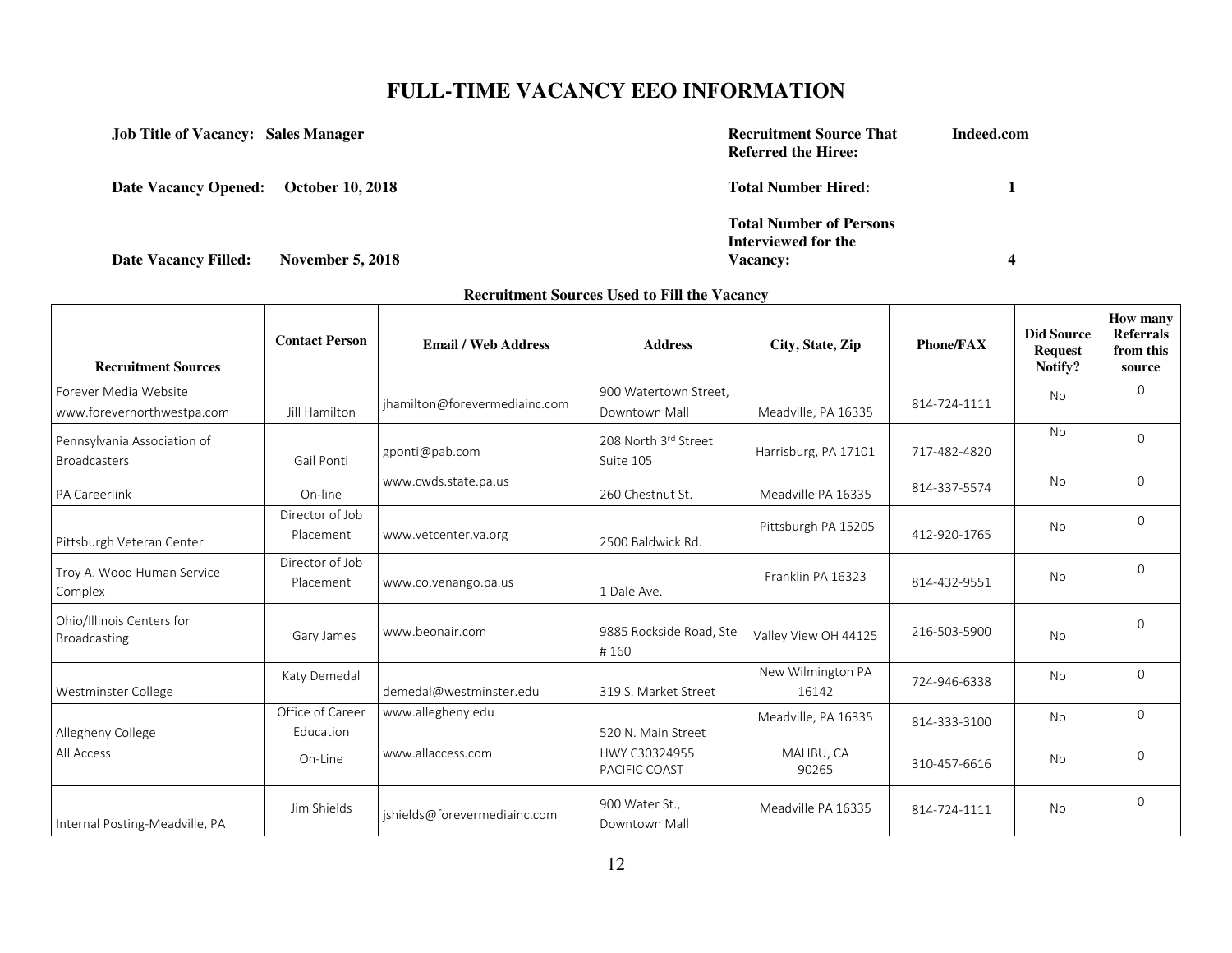| Internal Posting-Franklin, PA      | Mary Rutherford     | mrutherford@forevermediainc.com | 1243 Liberty Street,<br>Suite 501  | Franklin PA 16323      | 814-432-2188 | No  | $\Omega$     |
|------------------------------------|---------------------|---------------------------------|------------------------------------|------------------------|--------------|-----|--------------|
| Internal Posting-New Castle, PA    | John Thomas         | jthomas@forevermediainc.com     | 219 Savannah Gardner<br>Rd.        | New Castle PA 16101    | 814-654-5502 | No  | $\Omega$     |
| Internal Posting-Johnstown, PA     | Shelly Lovenduski   | slovenduski@forevermediainc.com | 109 Plaza Drive, Ste #2            | Johnstown PA 15905     | 814-255-4186 | No  | $\Omega$     |
| Internal Posting-Hollidaysburg, PA | Jody Downing        | jdowning@forevermediainc.com    | One Forever Drive                  | Hollidaysburg PA 16648 | 814-941-4800 | No. | $\Omega$     |
| Internal Posting-State College, PA | Scott Cohagan       | scohagan@forevermediainc.com    | 2551 Park Center Blvd              | State College PA 16803 | 814-237-9800 | No  | $\mathbf{0}$ |
| Internal Posting-Cumberland, MD    | Jeanie McLaughlin   | jmclaughlin@forevermediainc.com | 350 Byrd Ave.                      | Cumberland MD 21502    | 301-722-6666 | No  | $\mathbf 0$  |
| Internal Posting-York, PA          | <b>Tammy Signor</b> | tsignor@forevermediainc.com     | 275 Radio Road                     | <b>York PA 17331</b>   | 717-630-0479 | No  | $\Omega$     |
| Internal Posting-Pittsburgh, PA    | Dottie McCartney    | dmccartney@forevermediainc.com  | 2 Robinson Plaza, Ste<br>410       | Pittsburgh PA 15205    | 412-275-3393 | No  | $\Omega$     |
| Indeed.com                         | On-line             | www.indeed.com                  | 177 Broad Street, 6th Fl           | Stamford CT 06901      | 888-746-9333 | No  | 3            |
| Referrals                          | Jim Shields         | jshields@forevermediainc.com    | 900 Water Street,<br>Downtown Mall | Meadville PA 16335     | 814-724-1111 | No  | $\mathbf{1}$ |
| Walk-Ins                           | Jim Shields         | jshields@forevermediainc.com    | 900 Water Street.<br>Downtown Mall | Meadville PA 16335     | 814-724-1111 | No  | $\Omega$     |

| Center for Employment<br>Opportunities | N/A             | www.ceoworks.org               | 100 Ross Street #416            | Pittsburgh PA 15219  | 412-444-1025 | No |  |
|----------------------------------------|-----------------|--------------------------------|---------------------------------|----------------------|--------------|----|--|
| Hispanic American Council              | N/A             | mcrc@mcrcerie.org              | 554 E. 10th Street              | Erie PA 16503        | 814-455-0212 | No |  |
| Senior Employment Center               | N/A             | www.matureservices.org         | 4495 Market Street,<br>Ste. 300 | Boardman OH 44512    | 330-782-0978 | No |  |
| Internal Posting-Bridgeville, PA       | Joyce Nicholson | jnicholson@forevermediainc.com | 1370 Washington Pike            | Bridgeville PA 15017 | 412-221-1629 | No |  |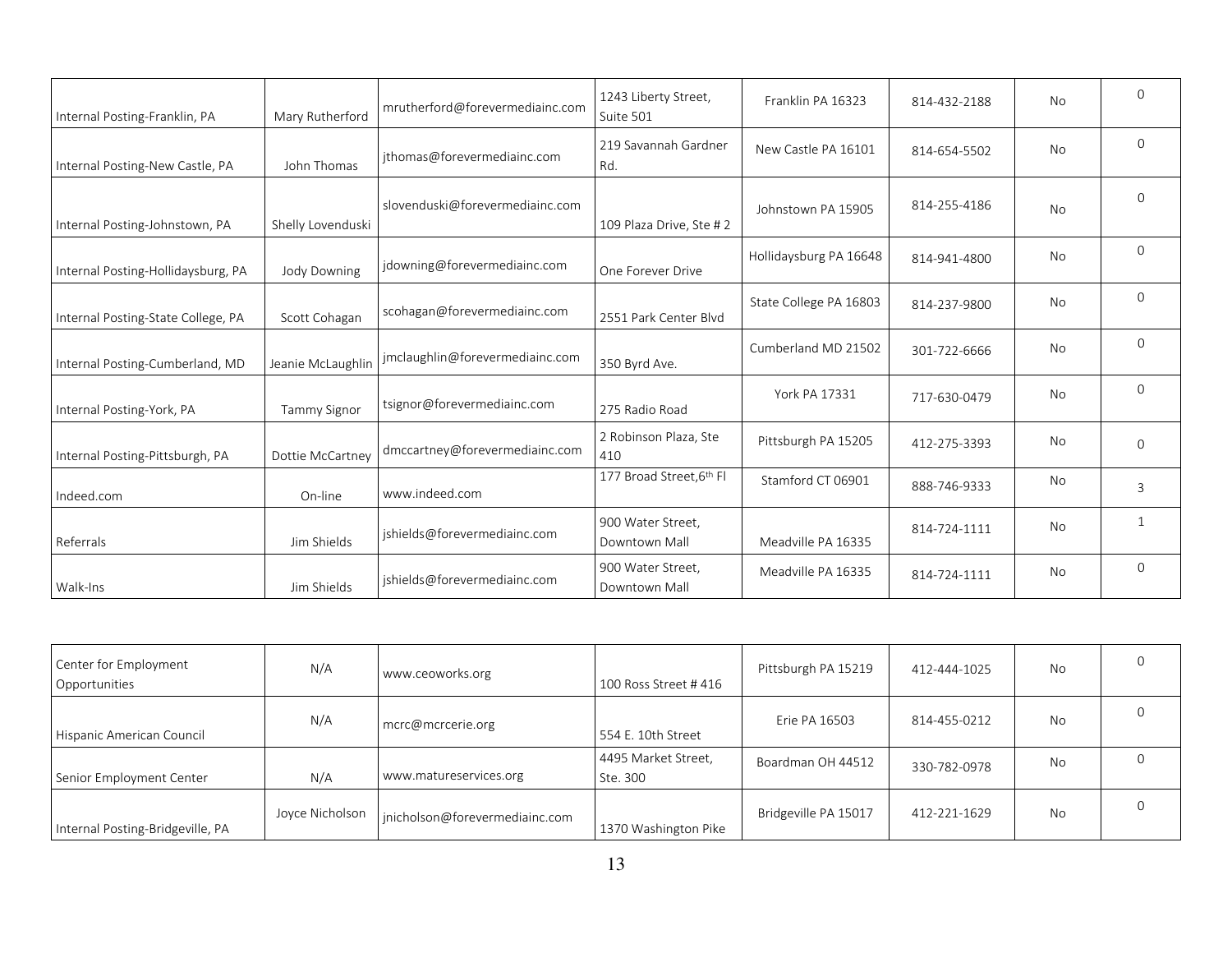| Internal Posting-Brownsville, PA | Joyce Nicholson | jnicholson@forevermediainc.com | 123 Blaine Rd.        | Brownsville PA 15417 | 724-938-2000 | No |  |
|----------------------------------|-----------------|--------------------------------|-----------------------|----------------------|--------------|----|--|
| Internal Posting-Easton, MD      | Lynn Moore      | Imoore@forevermediainc.com     | 306 Port Street       | Easton MD 21601      | 410-822-3301 | No |  |
| Internal Posting-Bellaire, OH    | Annie Howell    | ahowell@forevermediainc.com    | 56325 High Ridge Road | Bellaire OH 43906    | 740-676-5661 | No |  |
| Opportunities Unlimited of Erie  | n/a             | www.stairwaysbh.org            | 2185 8th Street       | Erie PA 16505        | 814-878-2070 | No |  |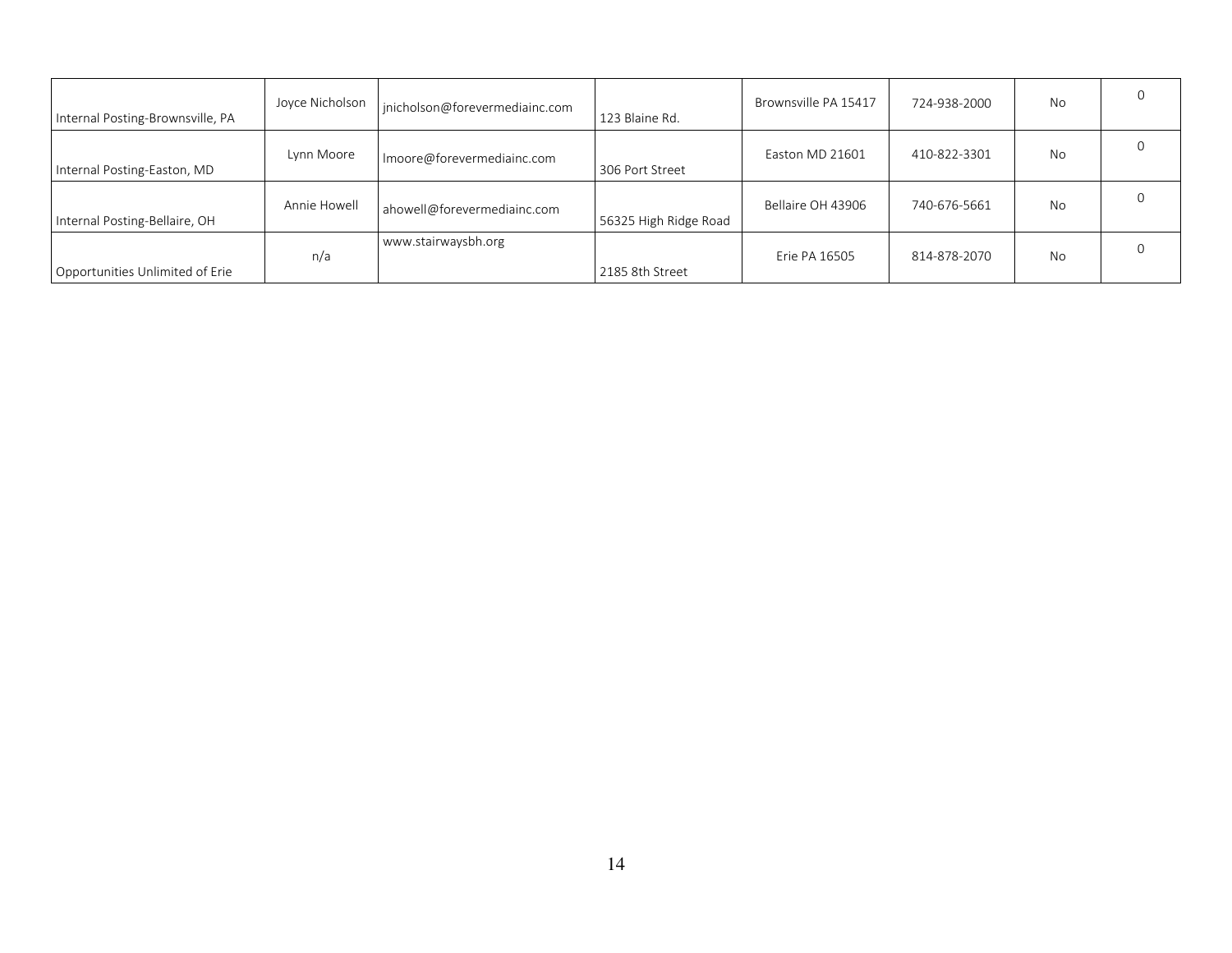|                                       | <b>Job Title of Vacancy: Sales Account Executive</b> | <b>Recruitment Source That</b><br><b>Referred the Hiree:</b>             | Indeed.com |
|---------------------------------------|------------------------------------------------------|--------------------------------------------------------------------------|------------|
| Date Vacancy Opened: November 1, 2018 |                                                      | <b>Total Number Hired:</b>                                               |            |
| <b>Date Vacancy Filled:</b>           | <b>February 25, 2019</b>                             | <b>Total Number of Persons</b><br>Interviewed for the<br><b>Vacancy:</b> | 4          |

 $\mathbf{r}$ 

| <b>Recruitment Sources</b>                          | <b>Contact Person</b>         | <b>Email / Web Address</b>    | <b>Address</b>                         | City, State, Zip           | <b>Phone/FAX</b> | <b>Did Source</b><br><b>Request</b><br>Notify? | <b>How many</b><br><b>Referrals</b><br>from this<br>source |
|-----------------------------------------------------|-------------------------------|-------------------------------|----------------------------------------|----------------------------|------------------|------------------------------------------------|------------------------------------------------------------|
| Forever Media Website<br>www.forevernorthwestpa.com | Jill Hamilton                 | ihamilton@forevermediainc.com | 900 Watertown Street,<br>Downtown Mall | Meadville, PA 16335        | 814-724-1111     | No                                             | $\Omega$                                                   |
| Pennsylvania Association of<br><b>Broadcasters</b>  | Gail Ponti                    | gponti@pab.com                | 208 North 3rd Street<br>Suite 105      | Harrisburg, PA 17101       | 717-482-4820     | No                                             | $\Omega$                                                   |
| <b>PA Careerlink</b>                                | On-line                       | www.cwds.state.pa.us          | 260 Chestnut St.                       | Meadville PA 16335         | 814-337-5574     | No                                             | $\Omega$                                                   |
| Pittsburgh Veteran Center                           | Director of Job<br>Placement  | www.vetcenter.va.org          | 2500 Baldwick Rd.                      | Pittsburgh PA 15205        | 412-920-1765     | No                                             | $\Omega$                                                   |
| Troy A. Wood Human Service<br>Complex               | Director of Job<br>Placement  | www.co.venango.pa.us          | 1 Dale Ave.                            | Franklin PA 16323          | 814-432-9551     | No                                             | $\Omega$                                                   |
| Ohio/Illinois Centers for<br><b>Broadcasting</b>    | Gary James                    | www.beonair.com               | 9885 Rockside Road, Ste<br>#160        | Valley View OH 44125       | 216-503-5900     | No                                             | $\Omega$                                                   |
| Westminster College                                 | Katy Demedal                  | demedal@westminster.edu       | 319 S. Market Street                   | New Wilmington PA<br>16142 | 724-946-6338     | <b>No</b>                                      | $\Omega$                                                   |
| Allegheny College                                   | Office of Career<br>Education | www.allegheny.edu             | 520 N. Main Street                     | Meadville, PA 16335        | 814-333-3100     | No.                                            | $\Omega$                                                   |
| All Access                                          | On-Line                       | www.allaccess.com             | HWY C30324955<br>PACIFIC COAST         | MALIBU, CA<br>90265        | 310-457-6616     | No                                             | $\Omega$                                                   |
| Internal Posting-Meadville, PA                      | Jim Shields                   | jshields@forevermediainc.com  | 900 Water St<br>Downtown Mall          | Meadville PA 16335         | 814-724-1111     | No.                                            | $\Omega$                                                   |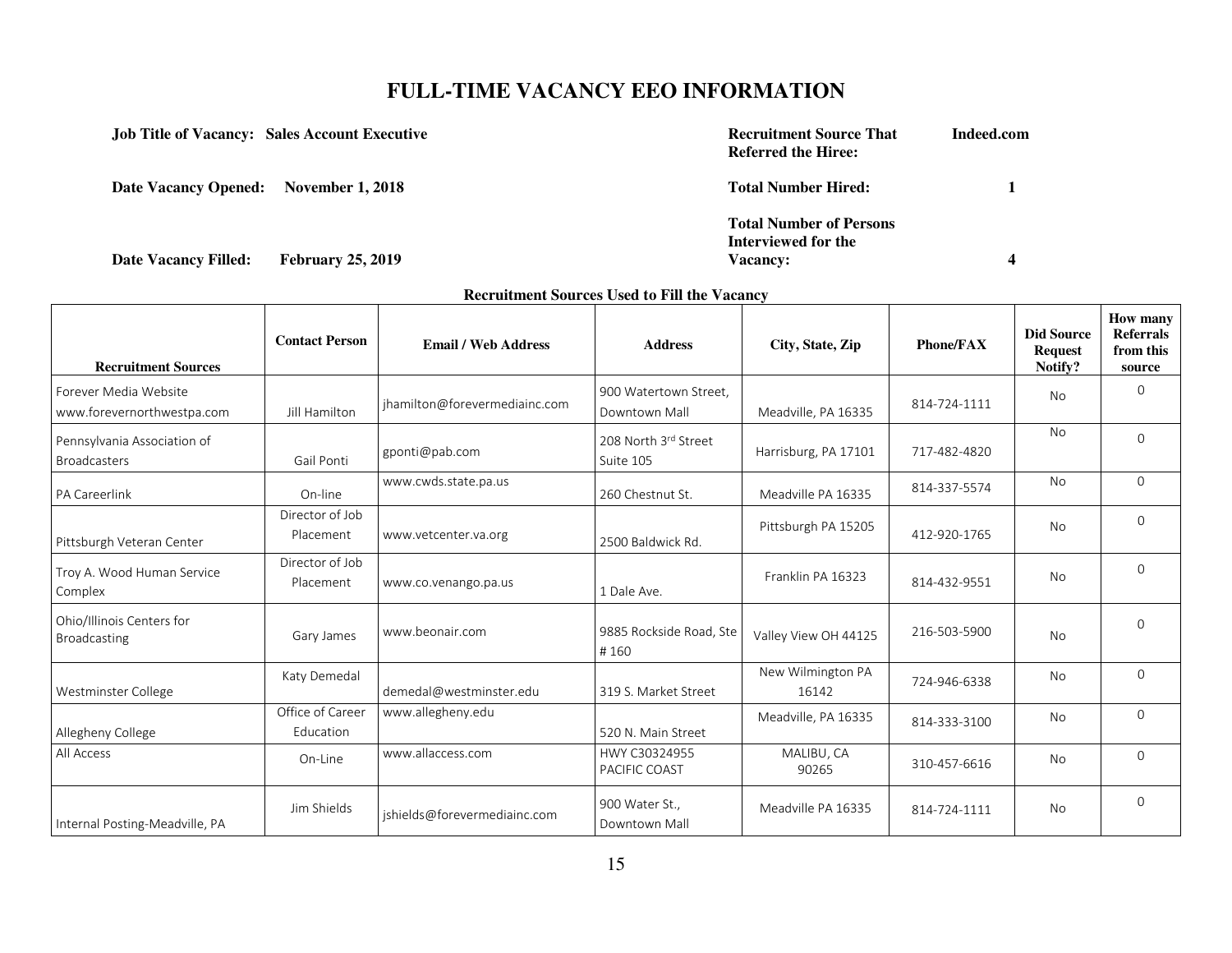| Internal Posting-Franklin, PA      | Mary Rutherford     | mrutherford@forevermediainc.com | 1243 Liberty Street,<br>Suite 501  | Franklin PA 16323      | 814-432-2188 | No        | $\Omega$       |
|------------------------------------|---------------------|---------------------------------|------------------------------------|------------------------|--------------|-----------|----------------|
| Internal Posting-New Castle, PA    | John Thomas         | jthomas@forevermediainc.com     | 219 Savannah Gardner<br>Rd.        | New Castle PA 16101    | 814-654-5502 | No        | $\mathbf 0$    |
| Internal Posting-Johnstown, PA     | Shelly Lovenduski   | slovenduski@forevermediainc.com | 109 Plaza Drive, Ste #2            | Johnstown PA 15905     | 814-255-4186 | <b>No</b> | $\Omega$       |
| Internal Posting-Hollidaysburg, PA | Jody Downing        | jdowning@forevermediainc.com    | One Forever Drive                  | Hollidaysburg PA 16648 | 814-941-4800 | No        | $\Omega$       |
| Internal Posting-State College, PA | Scott Cohagan       | scohagan@forevermediainc.com    | 2551 Park Center Blvd              | State College PA 16803 | 814-237-9800 | No        | $\Omega$       |
| Internal Posting-Cumberland, MD    | Jeanie McLaughlin   | jmclaughlin@forevermediainc.com | 350 Byrd Ave.                      | Cumberland MD 21502    | 301-722-6666 | No        | $\Omega$       |
| Internal Posting-York, PA          | <b>Tammy Signor</b> | tsignor@forevermediainc.com     | 275 Radio Road                     | <b>York PA 17331</b>   | 717-630-0479 | No        | $\Omega$       |
| Internal Posting-Pittsburgh, PA    | Dottie McCartney    | dmccartney@forevermediainc.com  | 2 Robinson Plaza, Ste<br>410       | Pittsburgh PA 15205    | 412-275-3393 | No        | $\Omega$       |
| Indeed.com                         | On-line             | www.indeed.com                  | 177 Broad Street, 6th Fl           | Stamford CT 06901      | 888-746-9333 | No        | $\overline{3}$ |
| Referrals                          | Jim Shields         | jshields@forevermediainc.com    | 900 Water Street,<br>Downtown Mall | Meadville PA 16335     | 814-724-1111 | No        | $\mathbf{1}$   |
| Walk-Ins                           | Jim Shields         | jshields@forevermediainc.com    | 900 Water Street,<br>Downtown Mall | Meadville PA 16335     | 814-724-1111 | No        | $\mathbf{0}$   |

| Center for Employment<br>Opportunities | N/A             | www.ceoworks.org               | 100 Ross Street #416            | Pittsburgh PA 15219  | 412-444-1025 | <b>No</b> |  |
|----------------------------------------|-----------------|--------------------------------|---------------------------------|----------------------|--------------|-----------|--|
| Hispanic American Council              | N/A             | mcrc@mcrcerie.org              | 554 E. 10th Street              | Erie PA 16503        | 814-455-0212 | <b>No</b> |  |
| Senior Employment Center               | N/A             | www.matureservices.org         | 4495 Market Street,<br>Ste. 300 | Boardman OH 44512    | 330-782-0978 | No        |  |
| Internal Posting-Bridgeville, PA       | Joyce Nicholson | inicholson@forevermediainc.com | 1370 Washington Pike            | Bridgeville PA 15017 | 412-221-1629 | No        |  |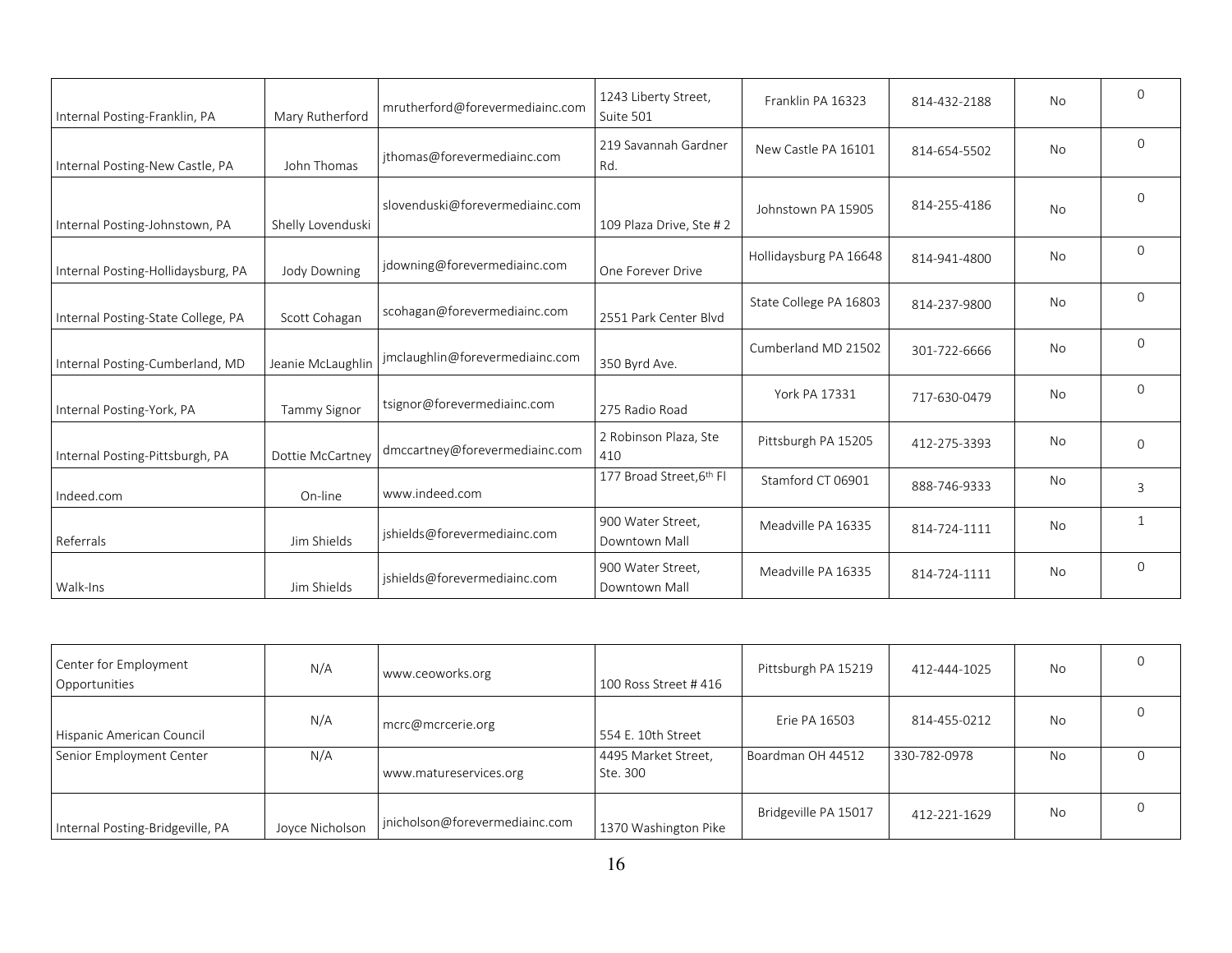| Internal Posting-Brownsville, PA                                          | Jovce Nicholson | jnicholson@forevermediainc.com | 123 Blaine Rd.                     | Brownsville PA 15417 | 724-938-2000 | No        |  |
|---------------------------------------------------------------------------|-----------------|--------------------------------|------------------------------------|----------------------|--------------|-----------|--|
| Internal Posting-Easton, MD                                               | Lynn Moore      | Imoore@forevermediainc.com     | 306 Port Street                    | Easton MD 21601      | 410-822-3301 | No        |  |
| Internal Posting-Bellaire, OH                                             | Annie Howell    | ahowell@forevermediainc.com    | 56325 High Ridge Road              | Bellaire OH 43906    | 740-676-5661 | No        |  |
| Radio Advertising (Forever Media,<br>Inc.)***WYLE-FM; WKST-AM;<br>WUZZ-AM | Jim Shields     | jshields@forevermediainc.com   | 900 Water Street,<br>Downtown Mall | Meadville PA 16335   | 814-724-1111 | <b>No</b> |  |
| Opportunities Unlimited of Erie                                           | N/A             | www.stairwaysbh.org            | 2185 8 <sup>th</sup> Street        | Erie PA 16505        | 814-878-2070 | No        |  |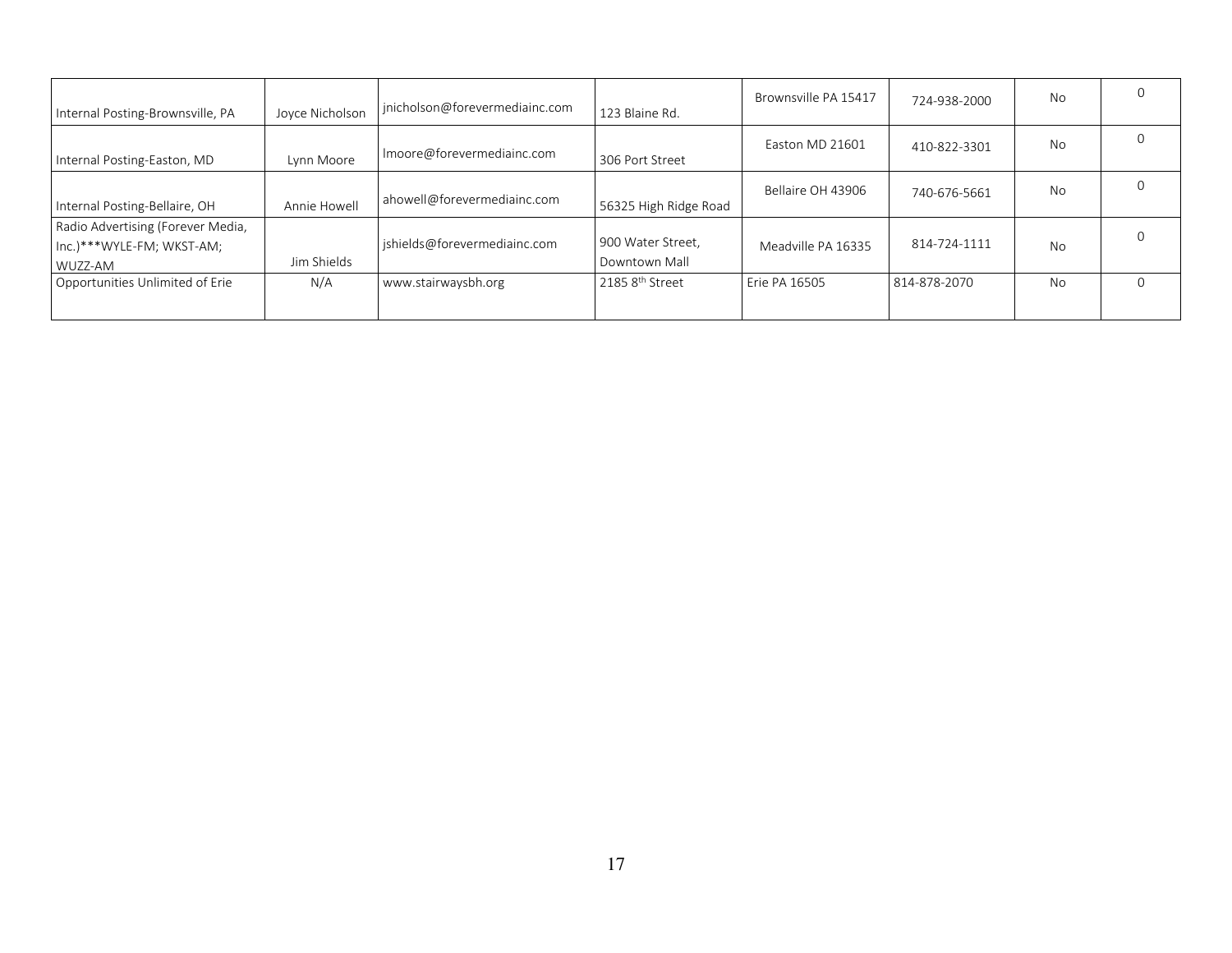### **Attachment B OUTREACH ACTIVITIES**

Attachment B contains a list and brief description of menu option activities undertaken pursuant to the FCC's EEO rules during the time periods covered by this report. The stations have engaged in the following outreach activities:

### **#1 Job Fairs, Career Days, Career Fairs**

PENN HIGHLANDS JOB AND INTERNSHIP FAIR- Wednesday April 4, 2018. Location – Penn Highlands Richland Campus, Johnstown, PA. The event was designed to bring students and the general public together with employers representing over 50+ businesses in a ten-county region. Participants had the ability to meet and discuss career options, full and part-time employment opportunities. Representing Forever Media Inc. was Mike Stevens, Operations Manager and Shelly Lovenduski, Business Manager.

JUNIATA COLLEGE CAREER DAY February 22, 2019 from 11a.m. to 3 p.m.: Participation in the 2019 Juniata College Career Day event at Juniata College in Huntingdon, PA in the Kennedy Sports and Recreation Center. This event was designed to bring students together with employers and alumni from 120+ business, industry and public service in one convenient location and time to discuss student career options, internships and full-time employment opportunities. In attendance representing Forever Media Inc. was Bethany Hildebrand, Sales Assistant.

### JOB EXPO/THE PENNSYLVANIA STATE UNIVERSITY- THE COLLEGE OF COMMUNICATIONS

March 15, 2019 from 9 a.m. to 2 p.m.: Participation in the 2019 PSU College of Communications JobExpo, located in the HUB Robeson Center Alumni Hall at University Park, Pennsylvania. The Pennsylvania State University's College of Communications is the largest ACEEJMC accredited undergraduate communications program in the country. This Job Expo is designed for Penn State's top-notch advertising, public relations, film/video, journalism, media studied and telecommunications students and alumni to meet with Radio Broadcasting Groups, public relations firms, newspapers, magazines, production companies and broadcast and cable organizations. We have found that participation in this Job Expo has provided us an opportunity to meet strong candidates with relevant experience in an extremely efficient manner. By participating in the 2019 JobExpo Comm, we had access to over 5,000 students in attendance from Penn State. Representing Forever Media, Inc. was Scott Cohagan, General Manager and Tom Schmidt, Sales Manager.

Forever Media, Inc. sponsored and partnered with the Careerlink Job Fair on April 5, 2018 at the Cranberry Mall, Cranberry PA. Our General Manager, Jim Shields, attended the fair and met with prospective employees and collected their resumes.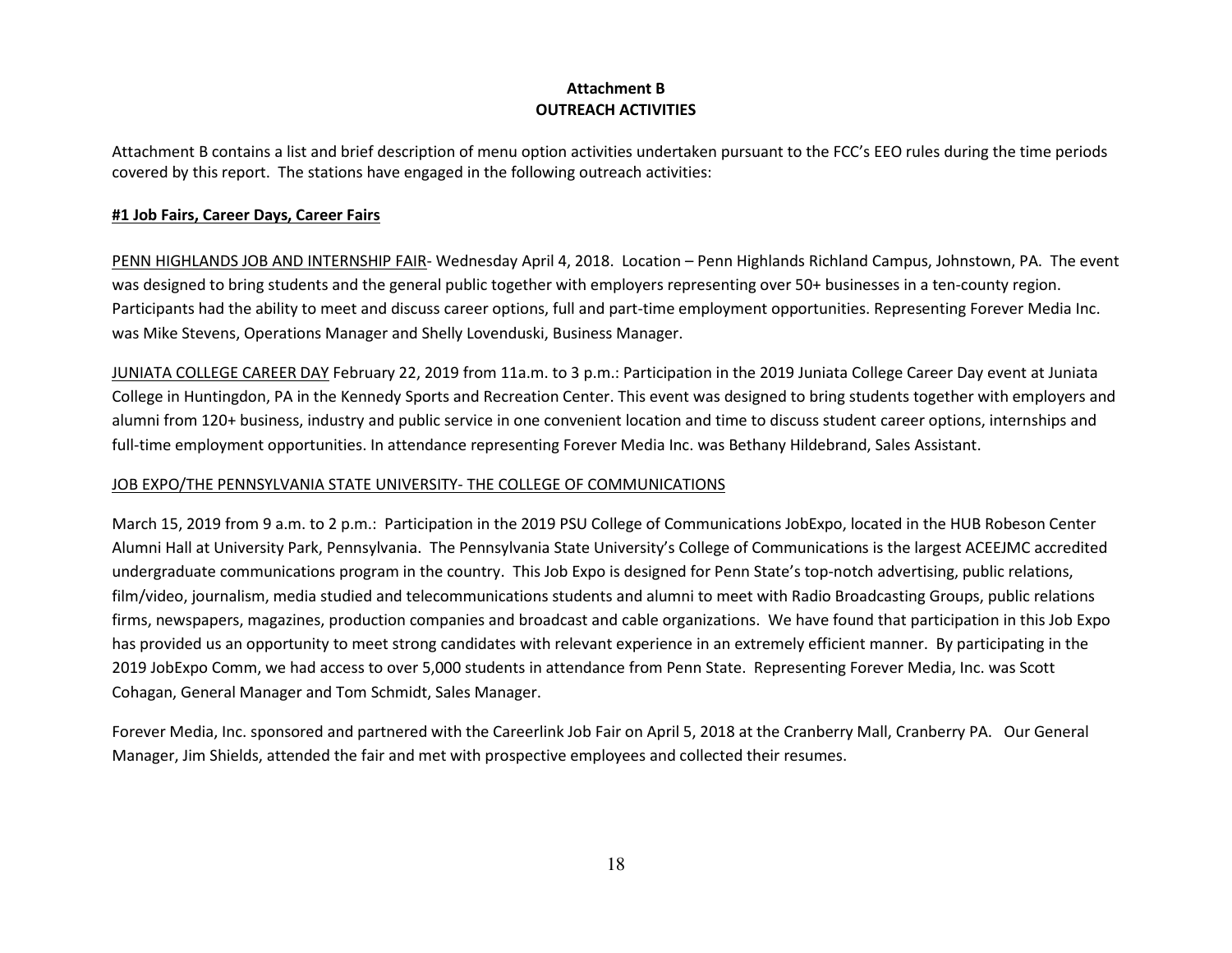#### **#2 Forever Media, Inc. Hosted Job Fairs**

Forever Media, Inc. hosted a Job Fair on Thursday, May 24, 2018 at the Park Inn by Radisson, Clarion PA. Our General Sales Manager, Cindy Grant, and Franklin sales staff attended the event to assist clients and accept resumes from potential job seekers.

Forever Media, Inc. hosted a Job Fair on Tuesday, April 24, 2018 at the Country Club, Meadville PA. Our General Sales Manager, Helen Powers, and Meadville sales staff attended the event to assist clients and accept resumes from potential job seekers.

Forever Media, Inc. hosted a Job Fair on Tuesday, September 18, 2018 at the Galleria Mall, Johnstown, PA 15904. The event featured over 30 local, regional and national companies offering information on employment opportunities in a variety of fields including health care, manufacturing, marketing, media and much more. Over 200 people attended this event. Representing Forever Media, Inc. was Mike Stevens, Operations Manager and Shelly Lovenduski, Business Manager.

Forever Media, Inc. hosted a Job Fair on Tuesday, February 12, 2019 at the Galleria Mall, Johnstown, PA 15904. The event featured more than 25 local, regional and national companies offering information on employment opportunities in a variety of fields including health care, manufacturing, marketing, media and much more. Over 200 people attended this event. Representing Forever Media, Inc. was Mike Stevens, Operations Manager and Shelly Lovenduski, Business Manager.

#### **#7 Participation in Scholarship Program**

Kerby Confer, Partner/Member of Forever Media, has devoted time and financially pledged to establish the Confer Radio Talent Institute at Bloomsburg University of Pennsylvania. The Institute ran from July 9<sup>th</sup> through July 18<sup>th</sup>, 2018. Commercials aired on WBUS(FM), WFGE(FM), WMAJ(FM), WQWK, WAPY(FM) and WRSC encouraging interested students to apply to attend the Institute. Digital Display ads promoting the Institute were also placed on www.forevermediainc.com.

#### **#8 Establishment of Training Programs for Station Personnel**

The National Association of Broadcasters (NAB) held their Radio Show 2018 conference in Las Vegas, NV from April 7<sup>th</sup> through 12<sup>th</sup>, 2018. Forever's President, Lynn Deppen, representing all of the stations for Forever Media, Inc., was in attendance to learn more about radio's new strategies and new platforms. The conference brought radio broadcasters and industry colleagues together to share knowledge, discover the latest innovations, network with industry leaders and explore creative business strategies for the digital age.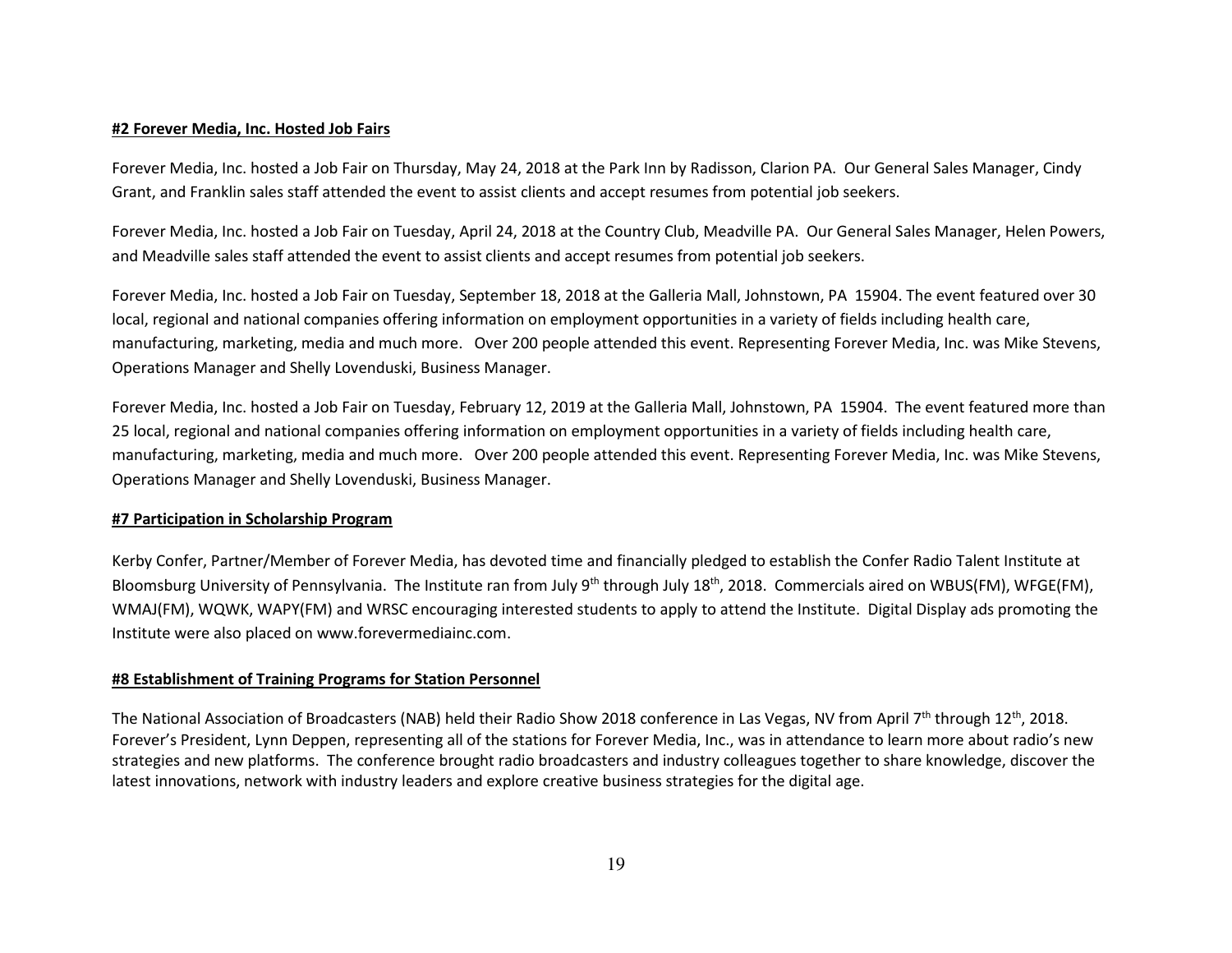May 6-7, 2018 Pennsylvania Association of Broadcasters held the 2018 Gold Metal Meeting in Hershey, PA. Presentations of broadcast innovations, programming and legal concerns. Honored guests were acknowledged and Awards for Excellence in Broadcasting were presented at the banquet. Vice President of Sales Mike Sherry and Altoona Market Manager Bobbi Castellucci, representing all of the stations for Forever Media, Inc., attended the event.

On August 19-21, 2018, Forever Media managers/owners attended the AIMS (Association of Independent Metropolitan Stations) conference in Mackinac Island, Michigan. This three-day conference presented discussions regarding the radio business and new opportunities and problem solving. It also offered attendees the opportunity to network with other like-minded radio broadcast management. Speakers representing all of the stations for Forever Media at the meeting: Lynn Deppen, Michael Sherry, and Scott Cohagan.

The Radio Show was held on September 25<sup>th</sup> – September 28, 2018 in Orlando, FL. Connect with radio power players, discover creative ideas and rock out to red-hot performances. It's the ultimate destination for the go-getters of radio. Whether you're a seasoned pro or a young professional, this is your chance to help shape the future of radio – and have some fun. From tailored development opportunities to non-stop networking and live entertainment, it's everything you need to send your career into overdrive. Attended by Mike Sherry, VP of Sales representing all the stations for Forever Media, Inc.

October 1-2, 2018 Pennsylvania Association of Broadcasters held the 2018 Board of Directors Meeting in Hershey, PA. Presentations of broadcast innovations, programming and legal concerns. Altoona Market Manager Bobbi Castellucci attended the event representing all the stations for Forever Media, Inc.

Stonick Recruitment & Retention Seminar, with Chris Stonick, was held on November 1, 2018 at Hoss's Steak & Sea House in Seneca PA and also on November 2, 2018 at the Country Club in Meadville PA. This training session was held for clients and employers to help utilize radio in their recruitment and retention of employees.

On December 14, 2018, Mike Sherry, VP of Sales at Forever Media, Inc. attended the PAB Board meeting held in Bedford Springs, PA with Dave Davies and Bobbi Castellucci (General Managers) who represented all the stations for Forever Media, Inc.

On February 24-26, 2019, Forever Media Managers/owners attended the AIMS (Association of Independent Metropolitan Stations) conference in Indian Wells, CA. This three-day conference presented discussions regarding the radio business and new opportunities and problem solving. It also offered attendees the opportunity to network with other like-minded radio broadcast management. Attended by Mike Sherry, VP of Sales, Lynn Deppen, President and Jim Shields, GM who represented all the stations for Forever Media, Inc.

Account Executives are provided with daily group sales meetings to further their understanding of sales, communication, marketing trends/opportunities and sales information. These morning meetings are usually led by the General Sales Manager or General Manager. When individual training is required, the Account Executives are assisted by the General Sales Manager and/or the General Manager.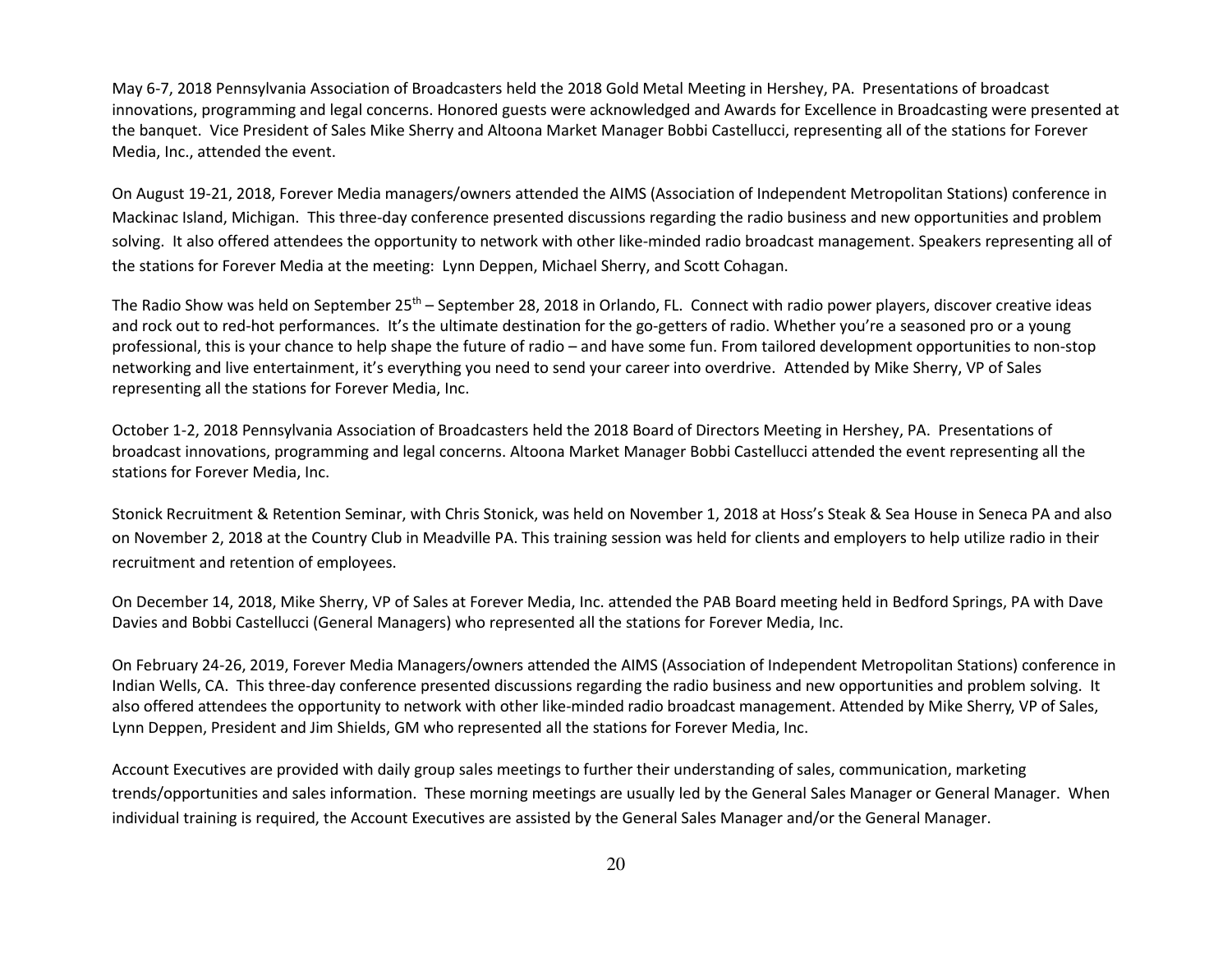Forever Media Corporate Program Director, Mike Stevens, conducts a bi-weekly telephone conference call with the Program Directors and General Managers to review, guide and train in order to help them succeed in their careers and the overall operation of the Radio Stations. These calls routinely include coaching and support from Forever Media President Lynn Deppen and Radio Consultant Joel Raab.

Forever Media makes available Matrix Solutions to the Sales Department. Matrix offers a web-based media-specific software platform that enables the sales department to maximize their advertising opportunities. The program provides media sales workflow while giving the exact information needed for prospecting, managing, evaluating, and closing business. Training tools for all aspects of sales are provided and available within this program.

Forever Media makes available Marketron. Marketron offers a web-based media-specific software platform that enables the traffic departments, production departments, and business managers to maximize their managing and invoicing of commercials, non-traditional revenue and digital. Training tools for all aspects are provided and available within this program.

Forever Media makes available Nielsen. Nielsen offers platform training for the sales department. Training tools for all aspects are provided and available within this program including a monthly calendar of training sessions.

Forever Media supports and has a commitment to the principals of equal employment opportunity and intends to provide a work environment free from unlawful discrimination of any kind. In keeping with this commitment, upon hire, all new employees are put through Sexual Harassment training and every employee trained annually.

Forever Media incorporates an additional level of employee training with the ThinkZoom-P1Learning program. P1Learning provides on-line training and operations development solutions focused exclusively on the media industry. P1 provides selling techniques and concepts, tips, training, development leadership advice and legal compliance requirements to salespersons, human resources, supervisors and management. All Forever Media employees have access to hundreds of interactive courses, tests and written materials on a variety of topics relevant to the industry.

Forever Media General Managers schedule weekly, daily and individual meetings with Sales Account Executives to review, guide and train in order to help each succeed in their career. Additionally, every Tuesday morning, the Vice-President of Sales conducts a telephone-conferenced webinar to mentor all Forever Media station General Managers, General Sales Managers, Market Managers through a process of informal discussion of knowledge, education, coaching and support as it relates to work, career, or professional development.

The station's General Manager, General Sales Manager and Account Executives routinely train on-line with the Radio Advertising Bureau. During this period, all have earned Radio Marketing Professional Certifications from the Radio Advertising Bureau. These educational and instructional courses are designed to improve our sales team's knowledge about radio and offers educational/instructional courses designed to improve management, daily operations and leadership of the Radio Stations.